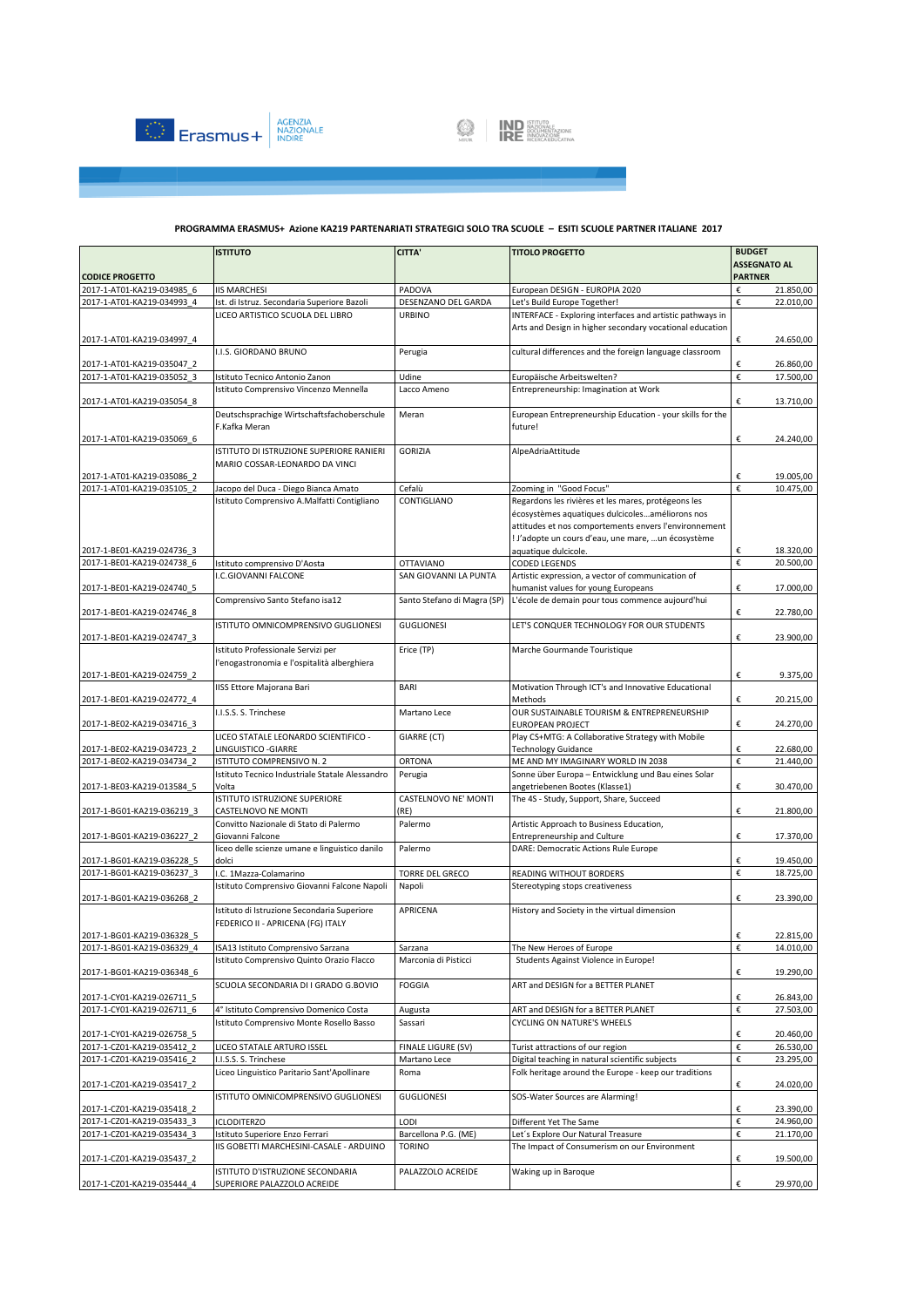



|                                                          | <b>ISTITUTO</b>                                                | <b>CITTA'</b>                     | <b>TITOLO PROGETTO</b>                                                                                 | <b>BUDGET</b>                         |
|----------------------------------------------------------|----------------------------------------------------------------|-----------------------------------|--------------------------------------------------------------------------------------------------------|---------------------------------------|
| <b>CODICE PROGETTO</b>                                   |                                                                |                                   |                                                                                                        | <b>ASSEGNATO AL</b><br><b>PARTNER</b> |
|                                                          | Istituto Professionale Statale per i Servizi                   | Cingoli                           | GOOD IN HEALTH GOOD IN MIND                                                                            |                                       |
|                                                          | Alberghieri della Ristorazione e Turistici                     |                                   |                                                                                                        |                                       |
| 2017-1-CZ01-KA219-035447 3                               | Varnelli (IPSSART)                                             |                                   |                                                                                                        | €<br>22.240,00                        |
|                                                          | Istituto A. Volta                                              | Nicosia                           | The Pattern of Longevity; (un)healthy lifestyle throughout                                             |                                       |
| 2017-1-CZ01-KA219-035449 3                               |                                                                |                                   | European countries                                                                                     | 21.610,00<br>€                        |
| 2017-1-CZ01-KA219-035463 5<br>2017-1-CZ01-KA219-035470 5 | Istituto comprensivo di Occhiobello<br>I.C. Alessandro Manzoni | Occhiobello<br>MONTELEPRE         | Neither Place Nor Time Sets Us Apart<br>UNESCO: World Cultural and Natural Heritage                    | €<br>18.550,00<br>€<br>24.870,00      |
|                                                          | Istituto d'Istruzione Superiore Crocetti-Cerulli               | Giulianova                        | Creative Paths for Young Social Entrepreneurs                                                          |                                       |
| 2017-1-CZ01-KA219-035486 2                               |                                                                |                                   |                                                                                                        | €<br>17.620,00                        |
| 2017-1-CZ01-KA219-035516 2                               | Jacopo del Duca - Diego Bianca Amato                           | Cefalù                            | Sustainability: Towards the Appreciation of Resources                                                  | €<br>19.200,00                        |
|                                                          | ISTITUTO D'ISTRUZIONE SUPERIORE FEDERICO                       | PORDENONE                         | Učíme se podnikat v Evropě                                                                             |                                       |
| 2017-1-CZ01-KA219-035570 3                               | <b>FLORA</b><br>Istituto d'Istruzione Superiore Leonardo da    | PIAZZA ARMERINA                   | Networking of schools as a way towards a common                                                        | €<br>23.480,00                        |
| 2017-1-CZ01-KA219-035617 4                               | Vinci                                                          |                                   | solution to support pupils in education"                                                               | €<br>13.800,00                        |
|                                                          | ISTITUTO COMPRENSIVO GIOVANNI XXII VILLA                       | VILLA SAN GIOVANNI                | Workplaces without Frontiers - WWF                                                                     |                                       |
| 2017-1-DE03-KA219-035453 5                               | SAN GIOVANNI (RC)                                              |                                   |                                                                                                        | €<br>25.240,00                        |
|                                                          | IIS GOBETTI MARCHESINI-CASALE - ARDUINO                        | <b>TORINO</b>                     | The heritage of the past, the experience of the present                                                |                                       |
| 2017-1-DE03-KA219-035457 3<br>2017-1-DE03-KA219-035458 7 | I.I.S.S. CANUDO                                                | GIOIA DEL COLLE                   | and the promise of the future<br>Mobilise YOUrself - studying and working in the EU                    | €<br>21.275,00<br>€<br>25.870,00      |
|                                                          | Istituto Tecnico Tecnologico G. Malafarina                     | SOVERATO                          | Erfahrungen mit "Gentle Teaching". Vielfalt braucht                                                    |                                       |
| 2017-1-DE03-KA219-035460 3                               |                                                                |                                   | Vielfältiges                                                                                           | €<br>27.600,00                        |
| 2017-1-DE03-KA219-035461 5                               | I.T.E.T. L.da Vinci - Milazzo                                  | Milazzo                           | <b>Migration matters</b>                                                                               | €<br>22.055,00                        |
| 2017-1-DE03-KA219-035465 5                               | I.C. Matteotti Cirillo                                         | Grumo Nevano                      | PAPER CAICQUE                                                                                          | €<br>22.935,00                        |
| 2017-1-DE03-KA219-035470 4                               | XXIII Circolo Didattico                                        | Taranto                           | Modern European Approaches of Teaching English                                                         | €<br>19.655,00                        |
| 2017-1-DE03-KA219-035471 6                               | ISTITUTO COMPRENSIVO RONCALLI<br>LICEO STATALE V. GAMBARA      | Quarto d'Altino<br><b>BRESCIA</b> | Digital Empathy<br>Für und wider die Willkommenskultur in Europa. Warum                                | €<br>20.765,00                        |
|                                                          |                                                                |                                   | gehen unsere Länder so unterschiedlich mit den                                                         |                                       |
| 2017-1-DE03-KA219-035479 2                               |                                                                |                                   | Flüchtlingen um?                                                                                       | €<br>26.430,00                        |
|                                                          | Fachoberschule für Landwirtschaft                              | Auer                              | Barrieren in den Köpfen, Schranken in Europa? - Konkrete                                               |                                       |
| 2017-1-DE03-KA219-035480 2                               |                                                                |                                   | Formen der Grenzüberschreitung.                                                                        | €<br>17.900,00                        |
| 2017-1-DE03-KA219-035483 2                               | <b>ISISTL Russell-Newton</b>                                   | Scandicci                         | Vielfalt statt Einfalt - Gelungene Antidiskriminierung und                                             | 19.590.00<br>€                        |
| 2017-1-DE03-KA219-035485 4                               | I.C. Alessandro Manzoni                                        | MONTELEPRE                        | Inklusion in Schulen<br>Safe School - Successful Students                                              | €<br>21.440,00                        |
|                                                          | Direzione Didattica Statale 2 Circolo Gragnano                 | Gragnano (NA)                     | Schulspielplätze werden zu Lernorten                                                                   |                                       |
| 2017-1-DE03-KA219-035487 2                               |                                                                |                                   |                                                                                                        | €<br>27.920,00                        |
|                                                          | LICEO ATTILIO BERTOLUCCI                                       | PARMA                             | Job Market 4.0 - Challenges for European Work and Life                                                 |                                       |
| 2017-1-DE03-KA219-035489 2                               | <b>IIS ESCHILO</b>                                             | GELA                              | On the way to the European job market - a chance and                                                   | €<br>19.435,00                        |
| 2017-1-DE03-KA219-035490 4                               |                                                                |                                   | challenge for young Europeans                                                                          | €<br>21.610,00                        |
|                                                          | Istituto Tecnico Statale CARLO CATTANEO                        | <b>SAN MINIATO</b>                | Young Tourism: listen and discover.                                                                    |                                       |
| 2017-1-DE03-KA219-035500 2                               |                                                                |                                   |                                                                                                        | €<br>20.800,00                        |
|                                                          | IISS Ettore Majorana Bari                                      | BARI                              | Integration von Migranten in europäische Schulsysteme                                                  |                                       |
| 2017-1-DE03-KA219-035503 4                               |                                                                | Cento                             | und Gesellschaft<br>Explore, research, communicate (EXRECO) - encouraging                              | €<br>29.400,00                        |
|                                                          | Liceo ginnasio statale Giuseppe Cevolani                       |                                   | talents of students at upper secondary schools in the field                                            |                                       |
| 2017-1-DE03-KA219-035514 5                               |                                                                |                                   | of MINT                                                                                                | €<br>23.910,00                        |
|                                                          | Istituto Statale di Istruzione Superiore Fermi-                | Isernia                           | DISCOURSE - DISCussing OUR Stance for Europe                                                           |                                       |
| 2017-1-DE03-KA219-035516_3                               | Mattei                                                         |                                   |                                                                                                        | €<br>24.965,00                        |
| 2017-1-DE03-KA219-035518 3                               | Liceo Artistico Musicale Coreutico Misticoni<br>Bellisario     | Pescara                           | Learning Cultures by Cinema                                                                            | 23.390,00<br>€                        |
| 2017-1-DE03-KA219-035520_3                               | II SS PUBLIO VIRGILIO MARONE                                   | Vico del Gargano                  | Bildung für Nachhaltige Entwicklung                                                                    | €<br>21.200,00                        |
|                                                          | I.P.S.S.A.R. PIETRO D'ABANO                                    | <b>ABANO TERME</b>                | Europäische Arbeitswelt mit und ohne Handicap erobern                                                  |                                       |
| 2017-1-DE03-KA219-035524 2                               |                                                                |                                   | Learn it - Do it - Work it                                                                             | €<br>8.500,00                         |
|                                                          | ISTITUTO COMPRENSIVO DON MILANI-                               | MARIGLIANO                        | Interkulturelles Lernen an unseren Schulen - Innovative                                                |                                       |
| 2017-1-DE03-KA219-035526 2                               | <b>ALIPERTI</b>                                                |                                   | Bausteine zur Umsetzung in wichtigen Fächern                                                           | €<br>22.300,00                        |
|                                                          | Liceo E. Ainis                                                 | Messina                           | European sustainability vs. food waste - intercultural                                                 |                                       |
|                                                          |                                                                |                                   | solutions to find our way towards a sustainable "super                                                 |                                       |
| 2017-1-DE03-KA219-035528 3                               |                                                                |                                   | meal" in the European Union                                                                            | €<br>17.300,00                        |
|                                                          | ISTITUTO STATALE DI ISTRUZIONE                                 | Castelfiorentino (FI)             | Work in progress - Students managing public relations                                                  |                                       |
| 2017-1-DE03-KA219-035530 3                               | SECONDARIA SUPERIORE FEDERICO ENRIQUES                         |                                   | projects in schools                                                                                    | €<br>22.145,00                        |
| 2017-1-DE03-KA219-035531 5                               | Istituto Omnicomprensivo D.Alighieri                           | Nocera Umbra                      | Bildung@Wirtschaft@Hand in Hand                                                                        | €<br>19.710,00                        |
| 2017-1-DE03-KA219-035539 5                               | I.I.S.S.PERTINI                                                | Campobasso                        | Refugees Welcome- When Numbers become Faces.                                                           | €<br>25.175,00                        |
|                                                          | Istituto di Istruzione Superiore P. Carcano                    | Como                              | youth@home-in.europe                                                                                   |                                       |
| 2017-1-DE03-KA219-035540 6                               |                                                                |                                   |                                                                                                        | €<br>18.265,00                        |
|                                                          | ISTITUTO DI ISTRUZIONE SUPERIORE GALILEO                       | JESI                              | Augmented Playground Europe                                                                            |                                       |
| 2017-1-DE03-KA219-035541 4                               | GALILEI<br>LICEO STATALE FARNESINA                             | ROMA                              | LIMES Borders and Bridges: Challenging European                                                        | €<br>26.783,00                        |
| 2017-1-DE03-KA219-035550 2                               |                                                                |                                   | division                                                                                               | €<br>21.440,00                        |
|                                                          | istituto comprensivo 9                                         | Bologna                           | Four Cs for the 21st Century - Curiosity, Cooperation,                                                 |                                       |
| 2017-1-DE03-KA219-035551 2                               |                                                                |                                   | <b>Communication and Creativity</b>                                                                    | €<br>22.820,00                        |
| 2017-1-DE03-KA219-035552 5                               | Liceo Scientifico e Linguistico di Ceccano<br>ITT G. MARCONI   | Ceccano<br>PADOVA                 | plastics and prejudice? - sense and sustainability!<br>SUSTAINABILITY, POWER, ENTREPRENEURSHIP, EUROPE | €<br>18.835,00                        |
| 2017-1-DE03-KA219-035553 5                               |                                                                |                                   | AND DEVELOPMENT                                                                                        | €<br>17.675,00                        |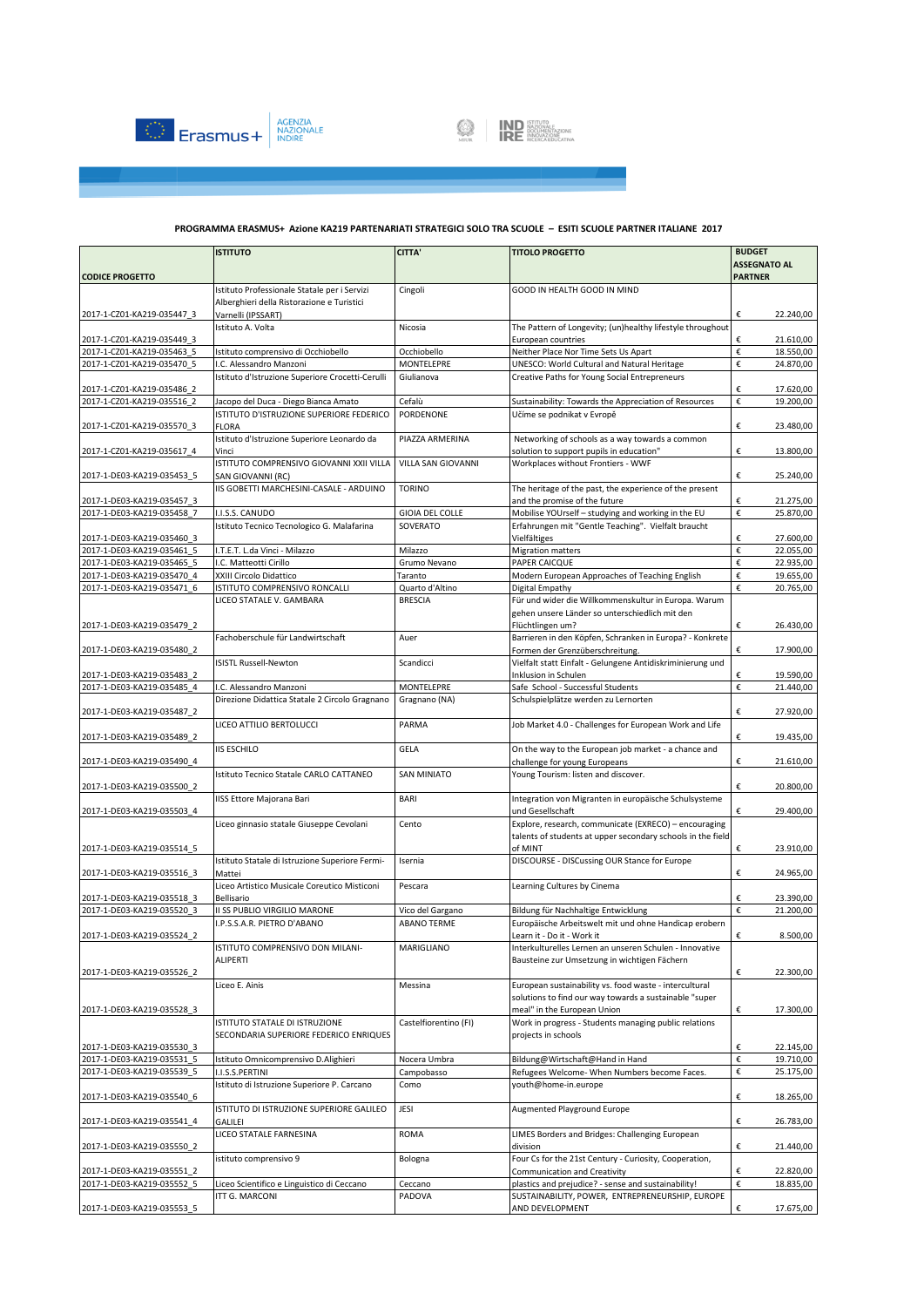

|                            | <b>ISTITUTO</b>                                                                   | CITTA'              | <b>TITOLO PROGETTO</b>                                                                                      | <b>BUDGET</b>                        |
|----------------------------|-----------------------------------------------------------------------------------|---------------------|-------------------------------------------------------------------------------------------------------------|--------------------------------------|
|                            |                                                                                   |                     |                                                                                                             | <b>ASSEGNATO AL</b>                  |
| <b>CODICE PROGETTO</b>     |                                                                                   |                     |                                                                                                             | <b>PARTNER</b>                       |
| 2017-1-DE03-KA219-035556 4 | Liceo Scientifico Alfonso Maria de' Liguori                                       | Acerra              | Europe(an) matters - a survey on attitudes towards<br>Europe                                                | €<br>23.730,00                       |
| 2017-1-DE03-KA219-035563 5 | Liceo Calasanzio                                                                  | Carcare             | U R a part of Us - European youth creatively innovating<br>future possibilities                             | €<br>20.895,00                       |
|                            | Istituto Istruzione Superiore Newton - Pertini                                    | Camposampiero       | We are all in one boat - Be a good citizen - Strategies to                                                  |                                      |
| 2017-1-DE03-KA219-035580 2 |                                                                                   |                     | overcome difficulties of integration into a new society                                                     | €<br>19.800,00                       |
| 2017-1-DE03-KA219-035590 2 | IFP S. Pertini Servizi alla Persona e del Legno                                   | Trento              | Gesundheit ist ansteckend!                                                                                  | €<br>13.225,00                       |
|                            | ISTITUTO ISTRUZIONE SUPERIORE ORSO                                                | PARTINICO           | on the move                                                                                                 | €                                    |
| 2017-1-DE03-KA219-035591 4 | MARIO CORBINO<br>ISTITUTO ISTRUZIONE SUPERIORE TITO                               | CITTADELLA          | Teaching and learning chemistry in a European classroom                                                     | 22.875,00                            |
| 2017-1-DE03-KA219-035592 2 | LUCREZIO CARO                                                                     |                     |                                                                                                             | €<br>20.900.00<br>€                  |
| 2017-1-DE03-KA219-035594 4 | <b>IISS Charles Darwin</b><br>ISTITUTO COMPRENSIVO VIA MATTEOTTI 11               | Roma<br>Cave        | Working in Europe - Europolitan Ways into the Future<br>Reach Out and lend a helping hand : Humanity Has No | 20.650,00                            |
| 2017-1-DE03-KA219-035595 2 |                                                                                   |                     | <b>Borders</b>                                                                                              | €<br>19.145,00                       |
|                            | Istituto Comprensivo Liana Strenta Tongiorgi                                      | Pisa                | Wir teilen unserer Geschichten - Entwicklung<br>europäischer Einheit durch das Verstehen von Literatur      |                                      |
| 2017-1-DE03-KA219-035597 3 |                                                                                   |                     |                                                                                                             | €<br>23.350,00                       |
|                            | Istituto Professionale Statale per i Servizi Socio                                | Bari                | ArtVentures in EUROPE - in search of common roots and                                                       |                                      |
| 2017-1-DE03-KA219-035600 6 | Sanitari De Lilla Bari                                                            |                     | perspectives                                                                                                | 18.195,00<br>€                       |
| 2017-1-DE03-KA219-035603 2 | Istituto Comprensivo Valdagno 2                                                   | Valdagno            | Working Together                                                                                            | €<br>23.950,00                       |
|                            | ASSOCIAZIONE FORMAZIONE PROFESSIONALE                                             | <b>BERGAMO</b>      | APPsolutely competent: ready for the EU labour market                                                       |                                      |
|                            | DEL PATRONATO SAN VINCENZO                                                        |                     |                                                                                                             |                                      |
| 2017-1-DE03-KA219-035610 4 |                                                                                   |                     |                                                                                                             | €<br>23.465,00                       |
| 2017-1-DE03-KA219-035616 4 | ISISS G. VERDI                                                                    | VALDOBBIADENE       | Living and learning between books and bytes                                                                 | €<br>20.200.00                       |
|                            | Istituto Istruzione Superiore Virgilio                                            | Empoli              | The inclusion of immigrants and refugees into our every-                                                    |                                      |
| 2017-1-DE03-KA219-035620 3 |                                                                                   |                     | day life in Europe - Ideas, concepts and opportunities in<br>school and its environment                     | €<br>22.275,00                       |
| 2017-1-DE03-KA219-035621 2 | IIS F.Redi                                                                        | Paternò (CT)        | Be smart, be healthy, be Europe!                                                                            | €<br>19.400,00                       |
|                            | LICEO ARTISTICO MUSICALE A. PASSAGLIA                                             | LUCCA               | Heimatkunde 2.0. Von der Heimat digital erzählen                                                            |                                      |
| 2017-1-DE03-KA219-035625 3 | Istituto Statale d'Istruzione Superiore Pitagora                                  | Policoro            | Welcoming Diversity at School                                                                               | €<br>20.665,00                       |
| 2017-1-DE03-KA219-035640 4 |                                                                                   |                     |                                                                                                             | €<br>21.965,00                       |
| 2017-1-DE03-KA219-035642 2 | Istituto Europeo Studi Superiori                                                  | Reggio Emilia       | To Hell and Back?! - Germany, Italy and France at the end<br>of the "Great War": a European exhibition      | €<br>19.300,00                       |
| 2017-1-DE03-KA219-035643 3 | Istituto Tecnico Commerciale Vitale Giordano                                      | Bitonto             | Unser tägliches Brot                                                                                        | €<br>26.970,00                       |
| 2017-1-DE03-KA219-035647 3 | LICEO SCIENTIFICO STATALE LORENZO<br><b>RESPIGHI</b>                              | Piacenza            | Fit Für Europa                                                                                              | €<br>20.435,00                       |
| 2017-1-DE03-KA219-035648 2 | IPS F.S. CABRINI                                                                  | Taranto             | Leben im, am und mit dem Wasser                                                                             | €<br>21.440,00                       |
| 2017-1-DE03-KA219-035651 5 | istituto comprensivo via della tecnica                                            | Pomezia             | School promoting Ability of Reading and Writing                                                             | €<br>27.140,00                       |
| 2017-1-DE03-KA219-035653 5 | Istituto Comprensivo F.Masci                                                      | Francavilla al mare | Fairytales cross European borders                                                                           | €<br>33.175,00                       |
| 2017-1-DE03-KA219-035654 2 | 5°istituto comprensivo Paolo Vasta<br>ISTITUTO ISTRUZIONE SECONDARIA              | Acireale<br>LECCE   | Together for the better integration in Europe                                                               | €<br>22.250,00                       |
| 2017-1-DE03-KA219-035655 2 | SUPERIORE VIRGILIO                                                                |                     | Birichino - die gemeinsame Lernplattform für<br>Deutsch/Englisch                                            | €<br>25.400,00                       |
| 2017-1-DE03-KA219-035668_3 | ISTITUTO COMPRENSIVO STATALE<br>CAPONNETTO                                        | CALTANISSETTA       | Everyday life and cultures in Europe                                                                        | €<br>30.815,00                       |
|                            | <b>IIS Albert Einstein</b>                                                        | Torino              | Be a Responsible Citizen in the Digital World of                                                            |                                      |
| 2017-1-DE03-KA219-035673 3 |                                                                                   |                     | Tomorrow!                                                                                                   | €<br>30.560,00                       |
| 2017-1-DE03-KA219-035676 3 | <b>IISS S.PUGLIATTI</b>                                                           | <b>TAORMINA</b>     | Kulturkiosk II - Schülern für Schüler<br>Kulturkiosk II - Schülern für Schüler                              | €<br>22.745,00<br>€                  |
| 2017-1-DE03-KA219-035676 9 | Liceo Statale Giuseppe Mazzini<br>Istituto Statale di Istruzione Superiore Fermi- | Napoli<br>Isernia   | Integration of New Technologies into Classroom                                                              | 24.380,00                            |
| 2017-1-DE03-KA219-035679 2 | Mattei                                                                            |                     |                                                                                                             | €<br>23.985,00                       |
| 2017-1-DE03-KA219-035684 2 | Liceo Classico G. F. Porporato                                                    | Pinerolo            | Ein Gesicht und eine Stimme für Europa                                                                      | €<br>23.250,00                       |
| 2017-1-DE03-KA219-035692 3 | Istituto di Istruzione Superiore Antonio<br>Pacinotti                             | Venezia             | Homeland                                                                                                    | €<br>18.455,00                       |
|                            | ISTITUTO TECNICO INDUSTRIALE STATALE                                              | <b>NAPOLI</b>       | Being Healthy makes you Wealthy                                                                             |                                      |
| 2017-1-DE03-KA219-035694 2 | ALESSANDRO VOLTA                                                                  |                     |                                                                                                             | €<br>19.630,00                       |
| 2017-1-DE03-KA219-035699 3 | Liceo Classico Scientifico Euclide                                                | Cagliari            | Visions of European Cities                                                                                  | €<br>20.340,00                       |
| 2017-1-DE03-KA219-035700 4 | Liceo Scientifico Cavour                                                          | Roma                | Yeurope - Making an European Student Magazine                                                               | $\boldsymbol{\epsilon}$<br>26.520,00 |
| 2017-1-DE03-KA219-035704 2 | ISISS O.Conti.Aversa (CE)<br>I.T.E VITTORIO VENETO SALVEMINI                      | Aversa<br>LATINA    | New Voices of Europe<br>International preparation and cooperation on future work                            | €<br>24.835,00                       |
| 2017-1-DE03-KA219-035709 2 |                                                                                   |                     | life based on national experiences and resources                                                            | €<br>21.895,00                       |
| 2017-1-DE03-KA219-035716 3 | COLLEGIO S. CARLO S.R.L.                                                          | Milano              | Junge Europäer auf die Bühne - Stolz Europäer zu sein!                                                      | €<br>20.350,00                       |
| 2017-1-DE03-KA219-035719 5 | Jacopo del Duca - Diego Bianca Amato                                              | Cefalù              | Foreign languages, better life, perfect jobs                                                                | €<br>20.090,00                       |
| 2017-1-DE03-KA219-035720 2 | Liceo Statale Gaio Valerio Catullo                                                | Monterotondo        | Food for Brain Makes Brains for Food                                                                        | €<br>24.330,00                       |
| 2017-1-DE03-KA219-035724_3 | IIS GOBETTI MARCHESINI-CASALE - ARDUINO                                           | <b>TORINO</b>       | European students joining forces on Fair Trade                                                              | €<br>14.140,00                       |
|                            | I.I.S.S. EINAUDI-CASAREGIS-GALILEI                                                | Genova              | Grüne Schulen in Europa - Nachhaltigkeit global denken                                                      |                                      |
| 2017-1-DE03-KA219-035726 2 | Liceo Scientifico P.S. Mancini                                                    | Avellino            | und regional leben!<br>Zusammenarbeit Kulturerbejahr 2018 - auf der Spur von                                | €<br>27.540,00                       |
| 2017-1-DE03-KA219-035731 2 |                                                                                   |                     | verlorenen Orten                                                                                            | €<br>20.130,00                       |
| 2017-1-DK01-KA219-034223 3 | <b>IISS Charles Darwin</b>                                                        | Roma                | Peace and Democracy Education                                                                               | $\boldsymbol{\epsilon}$<br>18.315,00 |
| 2017-1-DK01-KA219-034227 3 | ISTITUTO COMPRENSIVO N. 2                                                         | <b>ORTONA</b>       | BE SMART AT HEART!                                                                                          | €<br>23.445,00                       |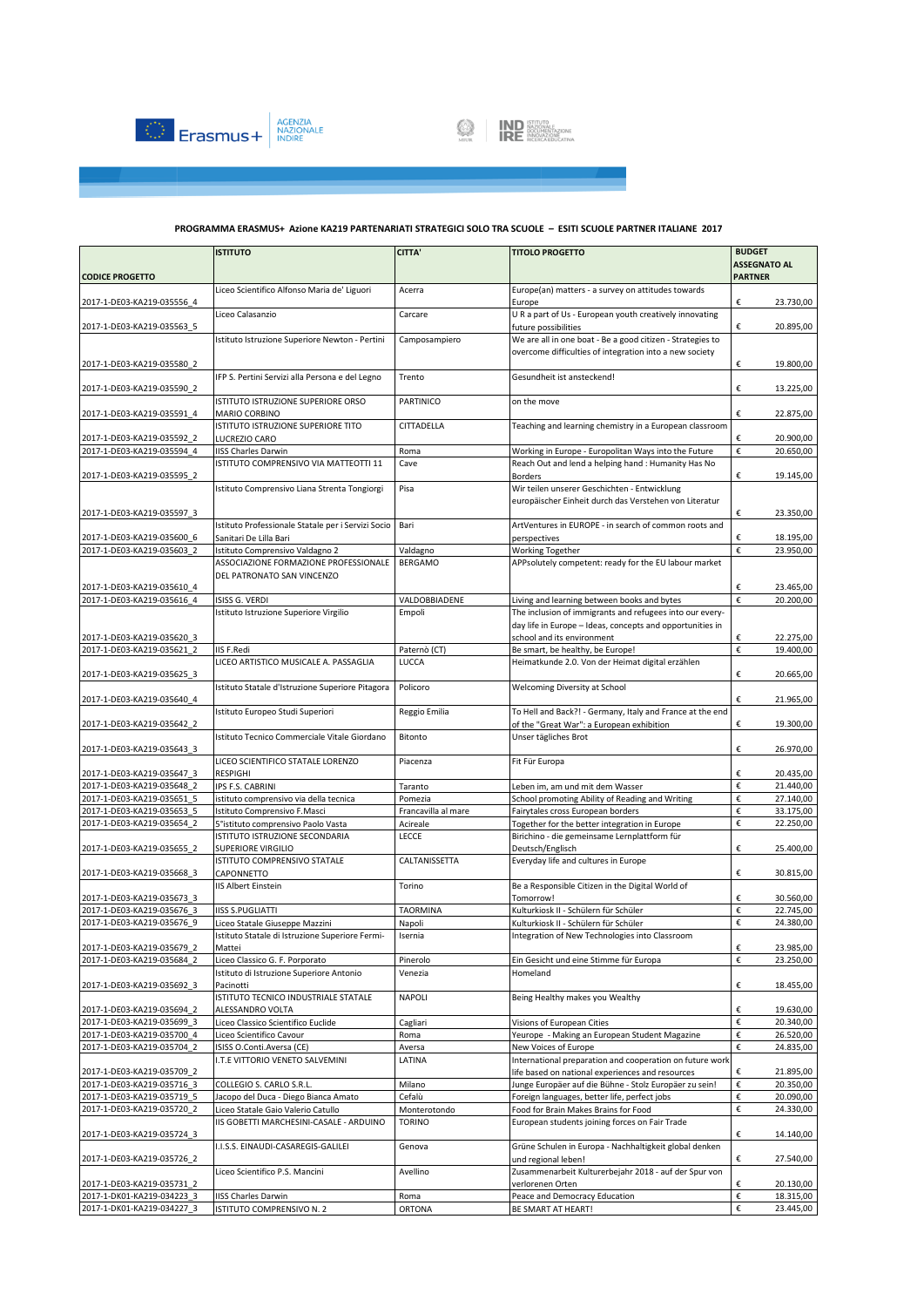



|                            | <b>ISTITUTO</b>                                                                | <b>CITTA'</b>             | <b>TITOLO PROGETTO</b>                                               | <b>BUDGET</b>       |
|----------------------------|--------------------------------------------------------------------------------|---------------------------|----------------------------------------------------------------------|---------------------|
|                            |                                                                                |                           |                                                                      | <b>ASSEGNATO AL</b> |
| <b>CODICE PROGETTO</b>     |                                                                                |                           |                                                                      | <b>PARTNER</b>      |
| 2017-1-DK01-KA219-034228 3 | ISTITUTO COMPRENSIVO UMBERTO I<br>Liceo Artistico Musicale Coreutico Misticoni | Lanciano<br>Pescara       | Little inventors<br>WHO WANTS TO BE A REFUGEE?                       | €<br>22.925,00      |
| 2017-1-DK01-KA219-034229 3 | Bellisario                                                                     |                           |                                                                      | €<br>23.390,00      |
| 2017-1-DK01-KA219-034260 7 | Istituto. Comprensivo Colozza Bonfiglio                                        | Palermo                   | Be Creative With Erasmus                                             | €<br>16.795,00      |
|                            | Istituto Comprensivo Statale Ignazio Buttitta                                  | Bagheria                  | <b>Future Green Generation</b>                                       |                     |
| 2017-1-DK01-KA219-034295 3 |                                                                                |                           |                                                                      | €<br>12.650,00      |
|                            | ISTITUTO COMPRENSIVO DI MANIAGO                                                | <b>MANIAGO</b>            | Let me think/Let me be myself - ICT as a tool of inclusion           |                     |
| 2017-1-DK01-KA219-034303 3 |                                                                                |                           | and opportunities                                                    | €<br>18.695,00      |
|                            | ISTITUTO COMPRENSIVO CAVA T. TREZZA                                            | CAVA DE' TIRRENI          | Let me think/Let me be myself - ICT as a tool of inclusion           |                     |
| 2017-1-DK01-KA219-034303 7 |                                                                                |                           | and opportunities<br><b>I LOVE SCIENCE</b>                           | €<br>18.695,00      |
| 2017-1-EE01-KA219-034878 2 | 63' CIRCOLO DIDATTICO Andrea Doria di<br>Napoli                                | Napoli                    |                                                                      | €<br>17.075,00      |
| 2017-1-EE01-KA219-034881 2 | IIS Ragusa Kiyohara-Parlatore                                                  | Palermo                   | Wonderful World of Words                                             | €<br>23.370,00      |
|                            | ISTITUTO ISTRUZIONE SUPERIORE A.VOLTA                                          | <b>FROSINONE</b>          | For Equal Chances                                                    |                     |
| 2017-1-EE01-KA219-034890 3 |                                                                                |                           |                                                                      | €<br>20.455,00      |
| 2017-1-EE01-KA219-034890 4 | Liceo Vittorio Emanuele III                                                    | Patti                     | For Equal Chances                                                    | €<br>20.455,00      |
|                            | Istituto Comprensivo Santa Margherita Ligure                                   | Santa Margherita Ligure   | Richness by diversity                                                |                     |
| 2017-1-EE01-KA219-034904_2 |                                                                                |                           |                                                                      | €<br>23.230,00      |
| 2017-1-EE01-KA219-034908 2 | Istituto Comprensivo di Santa Teresa di Riva-<br>Santa Teresa di Riva (ME)a    | Santa Teresa di Riva (ME) | Welcome to my Family                                                 | €<br>26.405,00      |
|                            | Istituto Comprensivo I San Mauro Torinese                                      | SAN MAURO TORINESE        | Who is afraid of mathematics?                                        |                     |
| 2017-1-EL01-KA219-036105 3 |                                                                                |                           |                                                                      | €<br>15.475,00      |
|                            | Istituto d'Istruzione Superiore Leonardo da                                    | PIAZZA ARMERINA           | Do Not Exclude Me!                                                   |                     |
| 2017-1-EL01-KA219-036115 3 | Vinci                                                                          |                           |                                                                      | €<br>23.390,00      |
|                            | Istituto Istruzione Secondaria Superiore E.                                    | Lecce                     | Water unites us!                                                     |                     |
| 2017-1-EL01-KA219-036125_3 | Fermi                                                                          |                           |                                                                      | €<br>18.325,00      |
| 2017-1-EL01-KA219-036139 5 | Istituto Magistrale Statale Camillo Finocchiaro                                | Palermo                   | <b>SMART - Science Meets Art</b>                                     | €<br>21.945,00      |
| 2017-1-EL01-KA219-036140 2 | Aprile<br>I.C.Sant'Elia-Commenda                                               | Brindisi                  | Feel the Four Seasons Beyond the Walls                               | €<br>20.580,00      |
|                            | ISTITUTO DI ISTRUZIONE SUPERIOREENRICO                                         | MONTESARCHIO              | Ceci n'est pas une école, c'est mon école !                          |                     |
| 2017-1-EL01-KA219-036146 2 | FERMI                                                                          |                           |                                                                      | €<br>24.445,00      |
|                            | Istituto di Istruzione Superiore Caminiti -                                    | Santa Teresa di Riva      | EUROPEAN PATH (e)MOTION                                              |                     |
| 2017-1-EL01-KA219-036151 2 | Trimarchi                                                                      |                           |                                                                      | €<br>22.850,00      |
| 2017-1-EL01-KA219-036168 2 | <b>IIS BARSANTI MASSA</b>                                                      | Massa                     | Life and Job Skills for Successful Europeans                         | €<br>18.740,00      |
|                            | DIREZIONE DIDATTICA 8° CIRCOLO PIACENZA                                        | PIACENZA                  | LEARNING OUTside the classroom IN the EUROPEan                       | €<br>10.600,00      |
| 2017-1-EL01-KA219-036174_3 |                                                                                |                           | Nature                                                               |                     |
|                            |                                                                                |                           |                                                                      |                     |
| 2017-1-EL01-KA219-036186 6 | Istituto UgoMursia                                                             | Carini                    | We all stand together                                                | €<br>20.960,00      |
| 2017-1-EL01-KA219-036199 5 | Istituto d'Istruzione Superiore Leonardo da<br>Vinci                           | PIAZZA ARMERINA           | The odd one  IN!                                                     | €<br>14.080,00      |
|                            | Istituto Tecnico Commerciale Salvatore Satta di                                | Nuoro                     | Flying with the wings of Mythology through time and                  |                     |
| 2017-1-EL01-KA219-036202 3 | Nuoro                                                                          |                           | space                                                                | €<br>21.800,00      |
|                            | Istituto d'Istruzione Superiore F.S. Nitti                                     | Potenza                   | Tackling Early School Leaving with a focus on the                    |                     |
| 2017-1-EL01-KA219-036205 4 |                                                                                |                           | <b>Inclusion of Minorities</b>                                       | €<br>17.125,00      |
|                            | Istituto Comprensivo Battipaglia Salvemini                                     | Battipaglia               | Something old, something new, something borrowed,                    |                     |
| 2017-1-EL01-KA219-036227 5 | ISTITUTO COMPRENSIVO SANTA CHIARA -                                            | <b>FOGGIA</b>             | something blue.<br>Our school, our playground!                       | €<br>23.710,00      |
| 2017-1-EL01-KA219-036230 3 | PASCOLI - ALTAMURA                                                             |                           |                                                                      | €<br>11.750,00      |
|                            | Istituto d'Istruzione Superiore Patini Liberatore                              | Castel Di Sangro          | Η διδακτική προσέγγιση S.T.E.A.M. - Μία εκπαίδευση με                |                     |
| 2017-1-EL01-KA219-036235 3 |                                                                                |                           | νόημα                                                                | €<br>15.760,00      |
|                            | Istituto Tecnico Industriale Statale Alessandro                                | Perugia                   | Η διδακτική προσέγγιση S.T.E.A.M. - Μία εκπαίδευση με                |                     |
| 2017-1-EL01-KA219-036235 4 | Volta                                                                          |                           | νόημα                                                                | €<br>15.760,00      |
| 2017-1-EL01-KA219-036305 2 | ISTITUTO DI ISTRUZIONE SUPERIOREENRICO                                         | MONTESARCHIO              | MATH Road around EUROPE                                              | 19.985,00<br>€      |
|                            | FERMI<br>Istituto Comprensivo Camigliano                                       | Capannori Lucca           | Life Skills and Values for the Pupils of the European Union          |                     |
| 2017-1-EL01-KA219-036314 4 |                                                                                |                           |                                                                      | 18.590,00<br>€      |
|                            | Istituto Comprensivo Panicale Tavernelle                                       | TAVERNELLE                | Augmented and Virtual Reality in Education                           |                     |
| 2017-1-EL01-KA219-036319 4 |                                                                                |                           |                                                                      | €<br>9.920,00       |
|                            | Circolo Didattico G. Falcone Conversano Bari                                   | Conversano                | CASTLES: Culture, Art, Story, Tales, Love and Equality in            |                     |
| 2017-1-EL01-KA219-036345 2 |                                                                                |                           | European Inclusive Schools.                                          | €<br>17.400,00      |
| 2017-1-ES01-KA219-037817 6 | Istituto Comprensivo Confalonieri Milano                                       | Milano                    | OPEN EUROPE, OPEN HEARTS                                             | €<br>20.040,00      |
| 2017-1-ES01-KA219-037818 3 | I.I.S.VESPUCCI-COLOMBO                                                         | LIVORNO                   | Atrévete a emprender                                                 | €<br>18.225,00      |
|                            | ISTITUTO D'ISTRUZIONE SUPERIORE G.MAZZINI                                      | <b>VITTORIA</b>           | YOUR CHOICE, YOUR LIFE                                               |                     |
| 2017-1-ES01-KA219-037839 2 |                                                                                |                           |                                                                      | €<br>22.240,00      |
|                            | Istituto Omnicomprensivo Nicola da                                             | Guardiagrele              | Augmented Reality for You                                            |                     |
| 2017-1-ES01-KA219-037843 2 | Guardiagrele                                                                   |                           |                                                                      | €<br>26.545,00      |
| 2017-1-ES01-KA219-037849 4 | Istituto Comprensivo Maria Montessori                                          | Roma                      | Planning and Integrating ICT in Kindergartens and<br>Primary Schools | €<br>18.750,00      |
|                            | ISTITUTO COMPRENSIVO PLINIO IL VECCHIO                                         | CISTERNA DI LATINA        | PROMOTING HEALTHY EATING AND PHYSICAL ACTIVITY                       |                     |
|                            |                                                                                |                           | FOR HEALTHIER NATIONS; MAKE A DIFFERENCE IN YOUR                     |                     |
| 2017-1-ES01-KA219-037856 7 |                                                                                |                           | <b>SCHOOL</b>                                                        | €<br>14.700,00      |
|                            | ISTITUTO PROFESSIONALE STATALE FEDERICO                                        | Enna                      | Agenda 2030: That's our challenge!                                   |                     |
| 2017-1-ES01-KA219-037857_3 | ISTITUTO COMPRENSIVO ISA 20 BOLANO                                             | Bolano (SP)               | Le développement des compétences à travers un travail                | €<br>22.850,00      |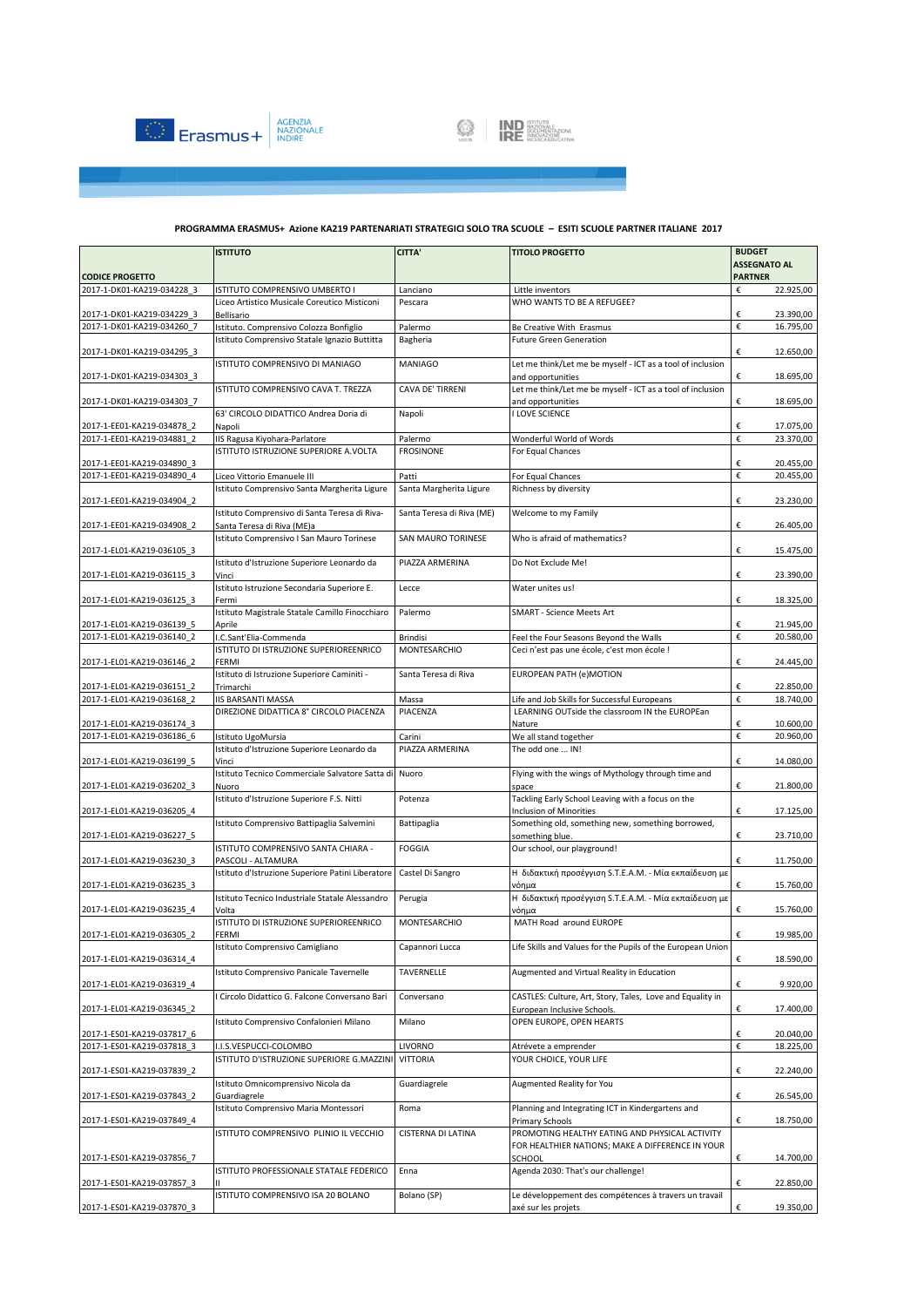



|                                                          | <b>ISTITUTO</b>                                                           | <b>CITTA'</b>            | <b>TITOLO PROGETTO</b>                                                       | <b>BUDGET</b>                    |
|----------------------------------------------------------|---------------------------------------------------------------------------|--------------------------|------------------------------------------------------------------------------|----------------------------------|
|                                                          |                                                                           |                          |                                                                              | <b>ASSEGNATO AL</b>              |
| <b>CODICE PROGETTO</b>                                   |                                                                           |                          |                                                                              | <b>PARTNER</b>                   |
| 2017-1-ES01-KA219-037886 3<br>2017-1-ES01-KA219-037891 3 | LICEO CLASSICO STATALE TITO LIVIO<br>Istituto Superiore Vittorini Lentini | <b>MILANO</b><br>Lentini | Beauty Is Subjective<br>Put Yourself in my Shoes                             | €<br>21.230,00<br>€<br>23.090,00 |
|                                                          | Istituto Tecnico Commerciale Statale e per                                | Pontedera                | The Odyssey revisited: Teaching European values in a                         |                                  |
| 2017-1-ES01-KA219-037910 3                               | Geometri Enrico Fermi                                                     |                          | divided continent                                                            | €<br>22.960,00                   |
|                                                          | Scuola dell'infanzia paritaria L'Albero Azzurro                           | Vasto                    | CONQUERING BOOKS AGAIN                                                       |                                  |
| 2017-1-ES01-KA219-037914 3                               |                                                                           |                          |                                                                              | €<br>23.390,00                   |
|                                                          | Istituto Tecnico Economico Tecnologico Aldo                               | Perugia                  | Your market, your region, our Europe                                         |                                  |
| 2017-1-ES01-KA219-037934 4                               | Capitini                                                                  |                          |                                                                              | €<br>20.810,00                   |
|                                                          | Scuola Secondaria di 1ºGrado Mastro Giorgio-                              | Gubbio                   | Cultural mapping of Europe                                                   |                                  |
| 2017-1-ES01-KA219-037944 4                               | Nelli<br>DIREZIONE DIDATTICA III CIRCOLO BALDO                            | MAZARA DEL VALLO         | Step by step                                                                 | €<br>19.100,00                   |
| 2017-1-ES01-KA219-037962 4                               | <b>BONSIGNORE</b>                                                         |                          |                                                                              | €<br>17.725,00                   |
|                                                          | SCUOLA SECONDARIA DI PRIMO GRADO A.                                       | Pagani                   | Engaging studens in the learning process through                             |                                  |
| 2017-1-ES01-KA219-037963 3                               | <b>CRISCUOLO</b>                                                          |                          | innovation                                                                   | €<br>15.525,00                   |
|                                                          | Ente Giuridico Istituto Immacolata delle                                  | Novara                   | INTEGRACION Y ADAPTACION DEL TELEFONO MOVIL Y                                |                                  |
|                                                          | Salesiane di Don Bosco                                                    |                          | DRONES DENTRO DEL CURRICULUM DEL AREA DE                                     |                                  |
| 2017-1-ES01-KA219-037967_3                               |                                                                           |                          | CIENCIAS NATURALES.                                                          | €<br>15.360,00                   |
|                                                          | ISTITUTO COMPRENSIVO RIPI                                                 | <b>RIPI</b>              | The 4 P's of the Marketing Mix led by Young Enthusiastic                     | €                                |
| 2017-1-ES01-KA219-037970 4                               | Istituto Comprensivo Li Punti                                             | Sassari                  | Entrepreneurs<br>Troubadours, journalists, storytellers, travellers, actors, | 21.575,00                        |
| 2017-1-ES01-KA219-037972 3                               |                                                                           |                          | defenders of tolerance and protagonists                                      | €<br>24.480,00                   |
| 2017-1-ES01-KA219-037977 3                               | LICEO ATTILIO BERTOLUCCI                                                  | PARMA                    | Bringing up new eco-scientists                                               | €<br>22.160,00                   |
| 2017-1-ES01-KA219-037983_2                               | I.I.S.S.PERTINI                                                           | Campobasso               | Sharing European Values by National Films                                    | €<br>24.540,00                   |
|                                                          | Istituto Istruzione Secondaria Superiore E.                               | Lecce                    | Drama & Theatre in Europe: an Innovative Path to                             |                                  |
| 2017-1-ES01-KA219-037994 6                               | Fermi                                                                     |                          | Education                                                                    | €<br>23.885,00                   |
| 2017-1-ES01-KA219-038003 4                               | IIS Via Dell'Immacolata 47                                                | Civitavecchia            | safe.netizens@eu                                                             | €<br>24.445,00                   |
| 2017-1-ES01-KA219-038009 2                               | ISTITUTO COMPRENSIVO VITALIANO<br><b>BRANCATI</b>                         | CATANIA                  | Gamificando el Aula                                                          | €<br>18.075,00                   |
|                                                          | ISTITUTO MAGISTRALE STATALE REGINA                                        | <b>ACIREALE</b>          | RESEARCHING FOR THE FUTURE                                                   |                                  |
| 2017-1-ES01-KA219-038024 3                               | ELENA                                                                     |                          |                                                                              | €<br>25.855,00                   |
|                                                          | Istituto Comprensivo Giovanni Falcone Napoli                              | Napoli                   | Hosts responsibility for refugees in need                                    |                                  |
| 2017-1-ES01-KA219-038032 4                               |                                                                           |                          |                                                                              | €<br>23.390,00                   |
| 2017-1-ES01-KA219-038033 5                               | Istituto Comprensivo Mazzarino                                            | Mazzarino                | Don't forget what really matters!                                            | €<br>15.220,00                   |
| 2017-1-ES01-KA219-038062 3                               | Istituto Comprensivo Mazzarino                                            | Mazzarino                | Environ-MENTAL Awareness Across Europe                                       | €<br>25.740,00                   |
|                                                          | ISTITUTO STATALE D'ISTRUZIONE SECONDARIA                                  | Gualdo Tadino            | OUT OF THE DARK, ASTRONOMY AS UNIFYING THREAD                                | €                                |
| 2017-1-ES01-KA219-038074_2                               | <b>SUPERIORE</b><br>ISTITUTO COMPRENSIVO GALILEO GALILEI                  | TRADATE                  | FOR CULTURES<br>Escribimos nuestra historia. Creamos nuestro planeta.        | 24.135,00                        |
| 2017-1-ES01-KA219-038075_5                               |                                                                           |                          |                                                                              | €<br>24.850,00                   |
|                                                          | ISTITUTO COMPRENSIVO GIGLI RECANATI                                       | Recanati                 | Historical borders in Europe: Ancient limits, New                            |                                  |
| 2017-1-ES01-KA219-038078 2                               |                                                                           |                          | Opportunities                                                                | €<br>17.900,00                   |
|                                                          | ISTITUTO ISTRUZIONE SUPERIORE DE CASTRO                                   | ORISTANO                 | PATHS of EUROPE                                                              |                                  |
| 2017-1-ES01-KA219-038080 4                               |                                                                           |                          |                                                                              | €<br>25.540,00                   |
|                                                          | Istituto Comprensivo Santa Margherita Ligure                              | Santa Margherita Ligure  | take the e+train                                                             | €                                |
| 2017-1-ES01-KA219-038105 4                               | ISTITUTO SUPERIORE R.D'ALTAVILLA-                                         | Mazara del Vallo         | ART AND ICT AGAINST BULLYING AND CYBERBULLYING                               | 16.150,00                        |
| 2017-1-ES01-KA219-038106 3                               | V.ACCARDI                                                                 |                          |                                                                              | €<br>27.685,00                   |
|                                                          | 1° Circolo Didattico G. Settanni                                          | Rutigliano               | Sharing and learning together. Planting seeds for our                        |                                  |
| 2017-1-ES01-KA219-038112 2                               |                                                                           |                          | future.                                                                      | €<br>14.990,00                   |
|                                                          | Istituto Tecnico Commerciale Vitale Giordano                              | Bitonto                  | My skills, my future                                                         |                                  |
| 2017-1-ES01-KA219-038148 2                               |                                                                           |                          |                                                                              | €<br>21.055,00                   |
| 2017-1-ES01-KA219-038158 3                               | ISTITUTO COMPRENSIVO DI PALENA -<br><b>TORRICELLA PELIGNA</b>             | Palena                   | We Are Against Discrimination                                                | €<br>23.760,00                   |
|                                                          | Istituto Comprensivo Verdi - Cafaro                                       | Andria                   | PROYECTO DE VIDA PARA NUESTROS JÓVENES                                       |                                  |
|                                                          |                                                                           |                          | EUROPEOS. EDUCAR Y ORIENTAR DESDE EL CENTRO                                  |                                  |
| 2017-1-ES01-KA219-038162 2                               |                                                                           |                          | <b>EDUCATIVO</b>                                                             | €<br>14.100,00                   |
|                                                          | ISIS A.CASANOVA                                                           | Napoli                   | Diseñando puentes entre ciudadanos europeos a través                         |                                  |
| 2017-1-ES01-KA219-038176 2                               |                                                                           |                          | de STEAM                                                                     | €<br>19.285,00                   |
|                                                          | Istituto Comprensivo Statale Giuseppe                                     | Roma                     | An amazing adventure through two patrimonial cities:                         |                                  |
| 2017-1-ES01-KA219-038201 2                               | Montezemolo<br>Istituto Superiore Via delle Sette Chiese                  | Roma                     | Rome and Seville<br>An amazing adventure through two patrimonial cities:     | €<br>22.930,00                   |
| 2017-1-ES01-KA219-038201 3                               |                                                                           |                          | Rome and Seville                                                             | €<br>22.930,00                   |
|                                                          | Istituto Istruzione Superiore Ettore Majorana                             | Guidonia Montecelio      | New methodologies to avoid early school leaving                              |                                  |
| 2017-1-ES01-KA219-038215 2                               |                                                                           |                          |                                                                              | €<br>22.390,00                   |
|                                                          | ISTITUTO DI ISTRUZIONE SUPERIORE GALILEO                                  | JESI                     | Be a Maker at School: Biotechnology and Robotics                             |                                  |
| 2017-1-ES01-KA219-038228 2                               | GALILEI                                                                   |                          |                                                                              | €<br>25.550,00                   |
|                                                          | LICEO SCIENTIFICO STATALE CLAUDIO                                         | PARABIAGO                | Renewable Energy Sources: Comparing Useful                                   |                                  |
| 2017-1-ES01-KA219-038230 3                               | CAVALLERI<br>LICEO STATALE MONTANARI                                      | Verona                   | Experiences<br>I'm not speechless and invisible, Don't leave me behind:      | €<br>20.095,00                   |
| 2017-1-ES01-KA219-038231 2                               |                                                                           |                          | Supporting students with learning disabilities                               | €<br>16.310,00                   |
| 2017-1-ES01-KA219-038261 3                               | Istituto Magistrale V.F. Allmayer                                         | Alcamo                   | Meeting the Other: refugees and diversity                                    | €<br>21.325,00                   |
| 2017-1-ES01-KA219-038326 2                               | I.C. PRINCIPESSA ELENA DI NAPOLI                                          | Palermo                  | Music Connects Europe                                                        | €<br>17.900,00                   |
| 2017-1-ES01-KA219-038327 2                               | ISTITUTI VINCI - ATENEO GROUP SAS                                         | Gallarate                | MY DIGITAL SCHOOL BAG                                                        | €<br>21.165,00                   |
|                                                          | ISTITUTO COMPRENSIVO LEONE CAETANI                                        | Cisterna di Latina       | Viaje a las Metodologías Activas, motor de unión                             |                                  |
| 2017-1-ES01-KA219-038328 5                               |                                                                           |                          | europeo.                                                                     | €<br>24.020,00                   |
| 2017-1-ES01-KA219-038333 4                               | Istituto Comprensivo J.F.Kennedy                                          | Reggio Emilia            | Euroknitters. Hacia la ciudadanía activa europea.                            | €<br>18.950,00                   |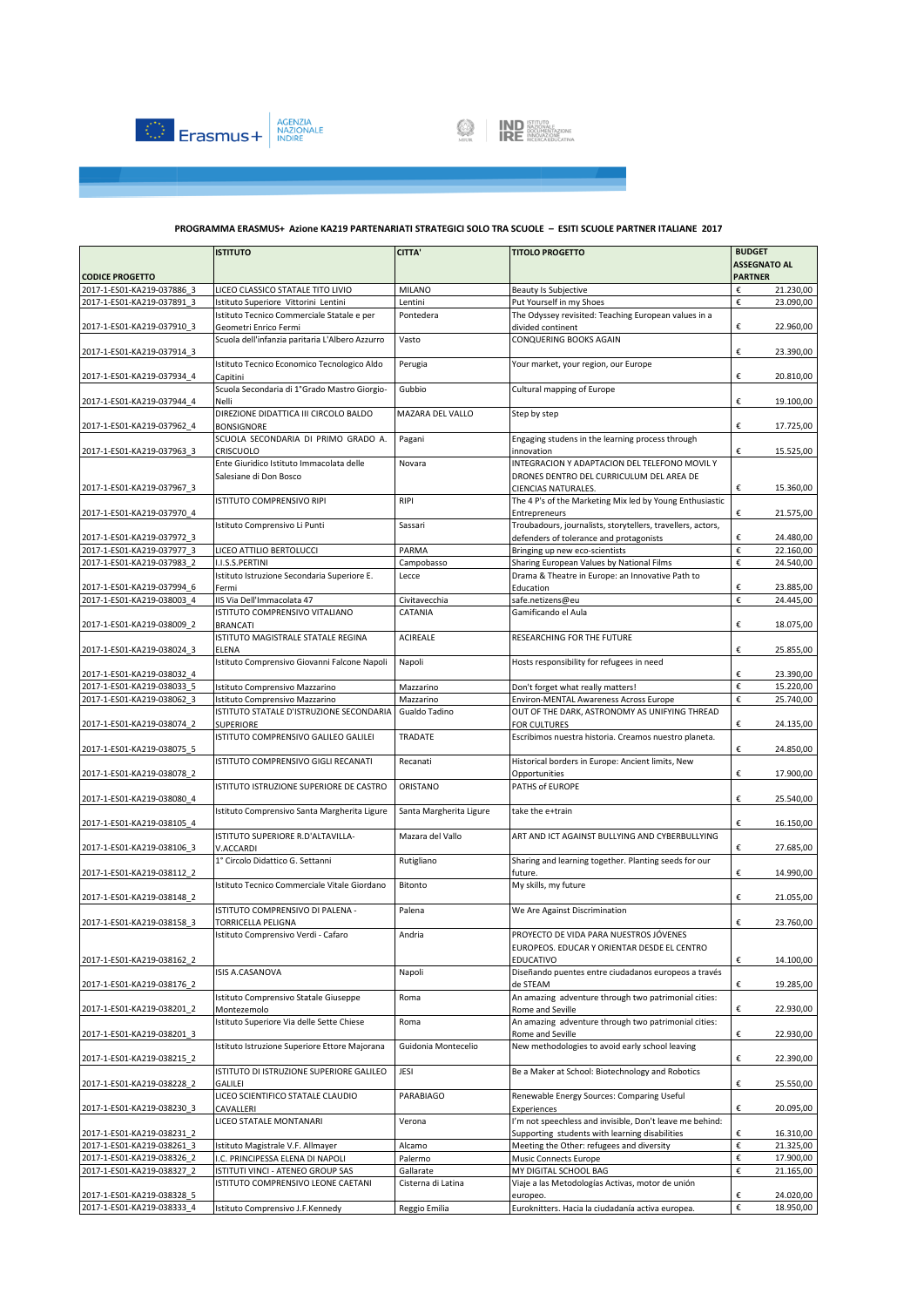



|                                                          | <b>ISTITUTO</b>                                                              | <b>CITTA'</b>                   | <b>TITOLO PROGETTO</b>                                                          | <b>BUDGET</b>                         |
|----------------------------------------------------------|------------------------------------------------------------------------------|---------------------------------|---------------------------------------------------------------------------------|---------------------------------------|
|                                                          |                                                                              |                                 |                                                                                 | <b>ASSEGNATO AL</b><br><b>PARTNER</b> |
| <b>CODICE PROGETTO</b>                                   | OPERE SOCIALI DON BOSCO                                                      | SESTO SAN GIOVANNI (MI)         | Scan your city and culture with Apps                                            |                                       |
| 2017-1-ES01-KA219-038360_2                               |                                                                              |                                 |                                                                                 | €<br>30.550,00                        |
|                                                          | I. C. E. DE AMICIS                                                           | <b>TREMESTIERI ETNEO</b>        | ARMONÍA. "Construyendo Espacios de Diálogo Inclusivo,                           |                                       |
| 2017-1-ES01-KA219-038366 6                               |                                                                              |                                 | para la Participación y la Creación"                                            | €<br>16.980,00                        |
| 2017-1-ES01-KA219-038371 3                               | Istituto Comprensivo G. Nosengo                                              | Petrosino                       | Mens sana in corpore sano                                                       | $\boldsymbol{\epsilon}$<br>26.030,00  |
| 2017-1-ES01-KA219-038381 2                               | <b>IISS LUIGI RUSSO</b>                                                      | MONOPOLI                        | <b>RILIEVI URBANI</b>                                                           | €<br>14.200,00<br>€                   |
| 2017-1-ES01-KA219-038387 3<br>2017-1-ES01-KA219-038401 7 | ICS Mons. Gagliano<br>Istituto Comprensivo Trofarello                        | Altavilla Milicia<br>Trofarello | LAS FORMAS DE EUROPA EN MI MOCHILA<br>ARTS TALK ABOUT US                        | 22.890,00<br>€<br>28.620,00           |
|                                                          | Istituto di Istruzione Superiore G.A. Pischedda                              | <b>BOSA</b>                     | Designthinking: emprendimiento social entre escuelas                            |                                       |
| 2017-1-ES01-KA219-038420 6                               |                                                                              |                                 | europeas                                                                        | €<br>20.825,00                        |
|                                                          | ISTITUTO D'ISTRUZIONE SUPERIORE DELLA                                        | Cava de' Tirreni                | Entrepreneurial mindset for successful life                                     |                                       |
| 2017-1-ES01-KA219-038421 3                               | <b>CORTE VANVITELLI</b>                                                      |                                 |                                                                                 | €<br>23.275,00                        |
|                                                          | Liceo Scientifico Morgagni                                                   | <b>ROMA</b>                     | Social Europe 2020: Combating Social Exclusion and                              |                                       |
| 2017-1-ES01-KA219-038455 2                               |                                                                              |                                 | Poverty in the European Union                                                   | €<br>12.900,00                        |
| 2017-1-ES01-KA219-038463 5<br>2017-1-ES01-KA219-038479 2 | Istituto Comprensivo Pasquale Mattej                                         | Formia                          | Entrepreneur and Volunteer Citizens                                             | €<br>23.390,00<br>€<br>30.550,00      |
|                                                          | Istituto Superiore Majorana<br>Istituto di Istruzione Superiore Enrico Fermi | Palermo<br>Vittoria             | El Mediterráneo: mito y esperanza<br>FuturEU - Sustainable World                |                                       |
| 2017-1-ES01-KA219-038484 5                               |                                                                              |                                 |                                                                                 | €<br>23.390,00                        |
|                                                          | Istituto d'Istruzione Superiore Archimede                                    | Modica                          | MOBILE APPS - LEARN TODAY, APPLY TOMORROW                                       |                                       |
| 2017-1-ES01-KA219-038496 3                               | Modica                                                                       |                                 |                                                                                 | €<br>23.775,00                        |
| 2017-1-ES01-KA219-038557 3                               | ASSOCIAZIONE SCUOLA MONTESSORI                                               | Como                            | Mil Culturas, Una Europa                                                        | €<br>22.675,00                        |
|                                                          | Istituto di Istruzione Superiore G.A. Pischedda                              | <b>BOSA</b>                     | MY FUTURE WORLD                                                                 |                                       |
| 2017-1-ES01-KA219-038559 3                               |                                                                              |                                 |                                                                                 | €<br>23.340,00                        |
|                                                          | Scuola Secondaria di I grado C. COLOMBO                                      | <b>TARANTO</b>                  | Sustainable Entrepreneurs Training                                              |                                       |
| 2017-1-ES01-KA219-038560 2<br>2017-1-ES01-KA219-038615 4 | ISTITUTO COMPRENSIVO CALENZANO                                               |                                 |                                                                                 | €<br>18.750,00<br>€<br>22.325,00      |
|                                                          | Istituto d'Istruzione Superiore M.Raeli Noto                                 | Calenzano<br>Noto               | Un viaje en el tiempo<br><b>WALKING THE LINE</b>                                |                                       |
| 2017-1-ES01-KA219-038620 4                               |                                                                              |                                 |                                                                                 | €<br>20.800,00                        |
| 2017-1-ES01-KA219-038623 3                               | I.I.S.S. Carlo Maria Carafa Mazzarino                                        | Mazzarino                       | MIL CARAS DE EUROPA A TRAVES DE LA PALABRA                                      | $\boldsymbol{\epsilon}$<br>22.850,00  |
| 2017-1-ES01-KA219-038628 3                               | Liceo Scientifico Statale G. Galilei                                         | Bitonto                         | Memories will keep us together                                                  | €<br>17.695,00                        |
|                                                          | LICEO SCIENTIFICO STATALE F.LUSSANA                                          | BERGAMO                         | YOUR RIGHTS ARE MY RIGHTS. FOR AN INCLUSIVE                                     |                                       |
| 2017-1-ES01-KA219-038709 2                               |                                                                              |                                 | EDUCATION                                                                       | €<br>21.010,00                        |
| 2017-1-ES01-KA219-038710 2                               | IISS Ilaria Alpi - E. Montale                                                | Rutigliano                      | Con ojos adolescentes                                                           | €<br>13.945,00                        |
| 2017-1-FI01-KA219-034693 5                               | Istituto di Istruzione Superiore Tropea                                      | Tropea                          | Youth for Europe - Agenda 2017-2019                                             | €<br>25.795,00                        |
| 2017-1-FI01-KA219-034700 3                               | Istituto Statale di Istruzione Secondaria<br>Superiore Terra di Lavoro       | Caserta                         | Discover the Unknown in Mathematics                                             | €                                     |
|                                                          | Liceo Classico Virgilio Mantova                                              | Mantova                         | From Diversity to Employability - new trends and                                | 23.945,00                             |
| 2017-1-FI01-KA219-034709 5                               |                                                                              |                                 | methods in learning and integration                                             | €<br>21.150,00                        |
|                                                          | liceo scientifico statale Bruno Touschek                                     | Grottaferrata                   | From ME to WE - Networks for Empowering Teachers and                            |                                       |
| 2017-1-FI01-KA219-034712 5                               |                                                                              |                                 | Students                                                                        | 28.110,00<br>€                        |
| 2017-1-FI01-KA219-034736 2                               | San Domenico Savio                                                           | San Gregorio di Catania         | HEART@HEALTHY.LIFE                                                              | $\boldsymbol{\epsilon}$<br>30.005,00  |
| 2017-1-FI01-KA219-034746 3                               | ISTITUTO COMPRENSIVO L. PIRANDELLO                                           | PESARO                          | The Competent Learningprocess                                                   | €<br>18.200,00                        |
| 2017-1-FI01-KA219-034775 2                               | IC9°CuocoSchipa                                                              | Napoli                          | CHANGING HABITS - CHANGING THE WORLD!                                           | €<br>20.515,00                        |
| 2017-1-FI01-KA219-034802 4                               | Istituto Comprensivo Giuseppe Lombardo<br>Radice-Siracusa                    | Siracusa                        | <b>Active School Days</b>                                                       | €<br>26.612,50                        |
|                                                          | DIREZIONE DIDATTICA III CIRCOLO BALDO                                        | MAZARA DEL VALLO                | Open your minds through games                                                   |                                       |
| 2017-1-FR01-KA219-037109 7                               | <b>BONSIGNORE</b>                                                            |                                 |                                                                                 | €<br>19.005,00                        |
|                                                          | ISTITUTO D'ISTRUZIONE SUPERIORE                                              | Valenza                         | FAITES DES BIJOUX, PAS LA GUERRE !                                              |                                       |
| 2017-1-FR01-KA219-037111 2                               | SUPERIORE B. CELLINI                                                         |                                 |                                                                                 | €<br>24.000,00                        |
| 2017-1-FR01-KA219-037113 2                               | ISTITUTO COMPRENSIVO DI ZOGNO                                                | <b>ZOGNO</b>                    | Vivre les Mathématiques@Europe!                                                 | €<br>11.750,00                        |
| 2017-1-FR01-KA219-037116 2                               | <b>IIS Francesco Orioli</b>                                                  | Viterbo                         | Attitude de vie et santé                                                        | €<br>24.050,00                        |
|                                                          | Istituto Comprensivo Statale Gambettola                                      | <b>GAMBETTOLA</b>               | Maths en jeu                                                                    |                                       |
| 2017-1-FR01-KA219-037119 5                               | Istituto Comprensivo San Giovanni Bosco                                      | Catania                         | Eurotour: Engage Explore Evolve                                                 | 24.990,00<br>€                        |
| 2017-1-FR01-KA219-037129 5                               |                                                                              |                                 |                                                                                 | €<br>23.390,00                        |
|                                                          | ISTITUTO DI ISTRUZIONE SUPERIOREENRICO                                       | MONTESARCHIO                    | Migrations d'hier et d'aujourd'hui : un ciment pour                             |                                       |
| 2017-1-FR01-KA219-037130 4                               | FERMI                                                                        |                                 | l'Europe                                                                        | €<br>22.350,00                        |
| 2017-1-FR01-KA219-037133 4                               | Liceo Scientifico Galileo Galilei                                            | Potenza                         | MOVING2HEALTH                                                                   | €<br>24.880,00                        |
|                                                          | istituto comprensivo statale Alvignano                                       | Alvignano                       | Go to Europe : exchange and heritage through ICTs, unity                        |                                       |
| 2017-1-FR01-KA219-037142 5                               |                                                                              |                                 | in diversity.                                                                   | €<br>30.060,00                        |
|                                                          | ISTITUTO COMPRENSIVO STATALE N. 1                                            | Lanciano                        | DIFFERENT EDUCATION METHODS AND TECHNIQUES IN                                   | 25.850,00                             |
| 2017-1-FR01-KA219-037145 5<br>2017-1-FR01-KA219-037146 2 | LANCIANO<br>Istituto Comprensivo di Cossato                                  | Cossato                         | EARLY SCHOOL EDUCATION<br>Jeunes journalistes européens, nous avons la parole ! | €<br>€<br>18.180,00                   |
| 2017-1-FR01-KA219-037155 2                               | I.C. QUASIMODO                                                               | RAGUSA                          | Music shapes Europe                                                             | €<br>19.830,00                        |
|                                                          | LICEO STATALE LEONARDO SCIENTIFICO -                                         | GIARRE (CT)                     | Europa, was verbindet uns?                                                      |                                       |
| 2017-1-FR01-KA219-037158 3                               | LINGUISTICO - GIARRE                                                         |                                 |                                                                                 | €<br>27.320,00                        |
| 2017-1-FR01-KA219-037159 2                               | Centro Studi Frentano s.r.l.                                                 | Vasto                           | WATCH, LEARN, ACT!                                                              | €<br>23.390,00                        |
|                                                          | Istituto Istruzione Secondaria Superiore Rosa                                | Acquaviva delle Fonti           | <b>Migrations And Nations</b>                                                   |                                       |
| 2017-1-FR01-KA219-037161 3                               | Luxemburg                                                                    |                                 |                                                                                 | €<br>18.360,00                        |
| 2017-1-FR01-KA219-037165 3                               | Liceo Peano-Pellico                                                          | Cuneo                           | <b>Helping Our Planet Enviromentally</b>                                        | €<br>23.385,00                        |
| 2017-1-FR01-KA219-037166_4                               | Istituto Omnicomprensivo di Magione                                          | Magione                         | EUROPE des ARTS - EUROPE des CORPS                                              | €<br>34.340,00                        |
| 2017-1-FR01-KA219-037172_6                               | Istituto Comprensivo Militi                                                  | Barcellona P.G.                 | Une pédagogie européenne bienveillante et exigeante.                            | €<br>18.135,00                        |
| 2017-1-FR01-KA219-037173 3                               | IISS F.sco D'Aguirre-Dante Alighieri                                         | Salemi                          | ONLINE MARKETING TOOLS FOR VET STUDENTS                                         | €<br>24.540,00                        |
| 2017-1-FR01-KA219-037188 3                               | Istituto Comprensivo Statale Gandhi                                          | FIRENZE                         | Des racines et des ailes                                                        | €<br>34.760,00                        |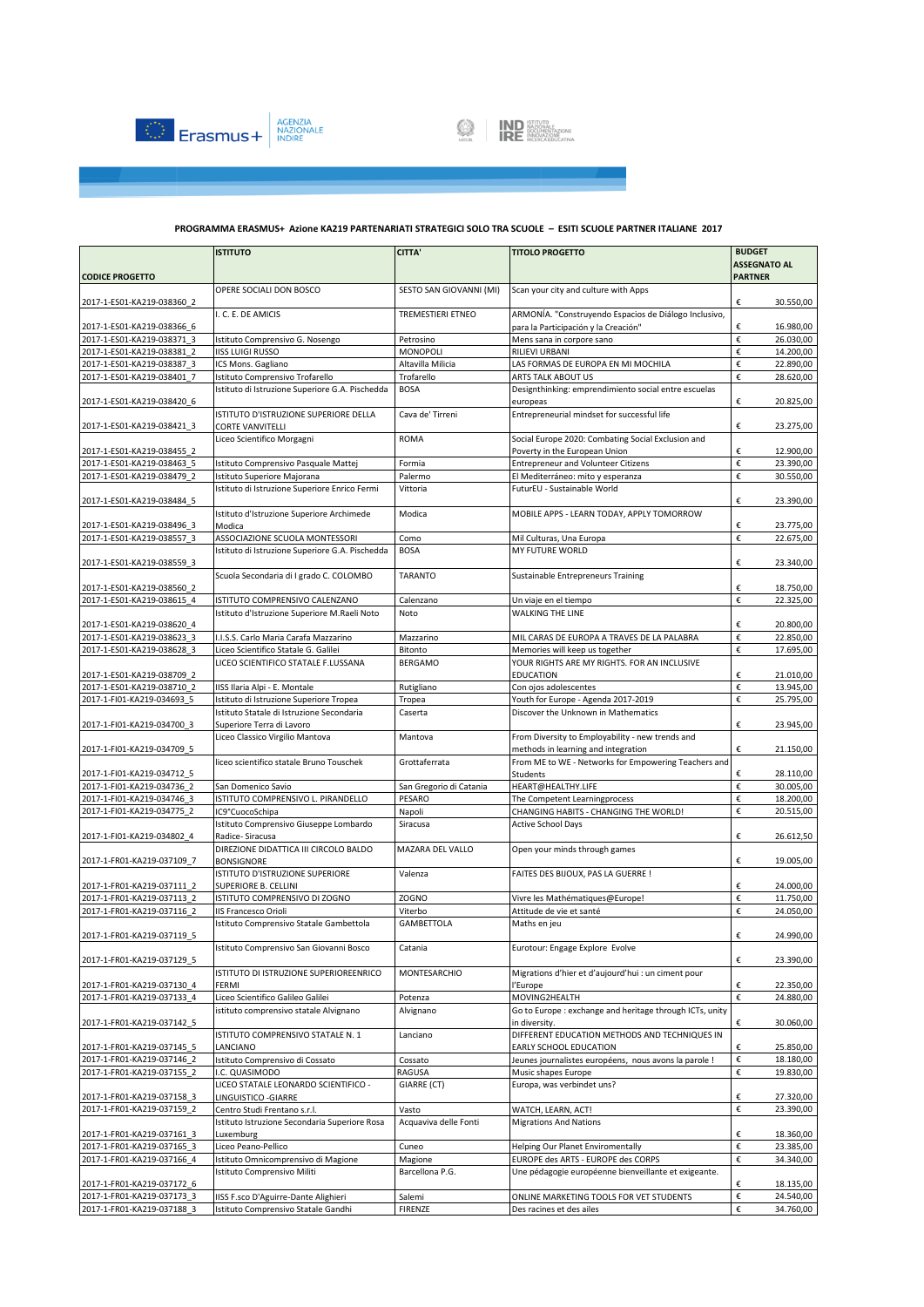



|                                                          | <b>ISTITUTO</b>                                      | <b>CITTA'</b>                 | <b>TITOLO PROGETTO</b>                                                                             | <b>BUDGET</b>                                          |
|----------------------------------------------------------|------------------------------------------------------|-------------------------------|----------------------------------------------------------------------------------------------------|--------------------------------------------------------|
|                                                          |                                                      |                               |                                                                                                    | <b>ASSEGNATO AL</b>                                    |
| <b>CODICE PROGETTO</b>                                   |                                                      | <b>VITERBO</b>                | <b>CUSTOMIZABLE ERASMUS DRONES</b>                                                                 | <b>PARTNER</b><br>27.235,00                            |
| 2017-1-FR01-KA219-037195 3                               | ITT LEONARDO DA VINCI<br>ISTITUTO TECNICO ECONOMICO  | PESARO                        | How sustainable is my school?                                                                      | €                                                      |
| 2017-1-FR01-KA219-037197 2                               | TECNOLOGICO BRAMANTE GENGA                           |                               |                                                                                                    | €<br>20.050,00                                         |
| 2017-1-FR01-KA219-037198 2                               | 11°Istituto Comprensivo Archia Siracusa              | SIRACUSA                      | Mon héros, ton héros, nos héros                                                                    | €<br>23.550,00                                         |
|                                                          | Istituto Professionale di Stato per i servizi        | Catania                       | Citoyenneté européenne et multiculturalisme                                                        |                                                        |
|                                                          | Enogastronomici e dell'Ospitalità Alberghiera        |                               |                                                                                                    |                                                        |
| 2017-1-FR01-KA219-037208 3                               | Karol Wojtyla                                        |                               |                                                                                                    | €<br>35.640,00                                         |
|                                                          | Istituto d'Istruzione Superiore Leonardo da          | PIAZZA ARMERINA               | <b>Inclusion Against Exclusion</b>                                                                 |                                                        |
| 2017-1-FR01-KA219-037209 5                               | Vinci                                                |                               |                                                                                                    | €<br>24.130,00                                         |
| 2017-1-FR01-KA219-037223 2                               | I.C.S. C.Santagata-5° C.D.                           | Portici                       | You and me - we are the same!                                                                      | €<br>16.400,00                                         |
|                                                          | ISTITUTO COMPRENSIVO ALFONSO GATTO                   | Battipaglia                   | Codage, robots et TIC pour une pédagogie innovante                                                 |                                                        |
| 2017-1-FR01-KA219-037224 3<br>2017-1-FR01-KA219-037243 2 |                                                      |                               | favorisant les compétences de haut niveau.<br>Mission to Mars                                      | €<br>18.800,00<br>€<br>25.100,00                       |
| 2017-1-FR01-KA219-037249 5                               | I.I.S.S. V.Ignazio Capizzi<br>IISS Don Michele Arena | Bronte<br>Sciacca             | Vivre Ensemble                                                                                     | €<br>20.755,00                                         |
|                                                          | I.I.S.S.MARCO POLO                                   | Bari                          | Citoyenneté européenne et liberté d'expression. Quel                                               |                                                        |
| 2017-1-FR01-KA219-037250 2                               |                                                      |                               | citoyen pour quelle Europe ?                                                                       | €<br>25.745,00                                         |
|                                                          | ISTITUTO DI ISTRUZIONE SUPERIORE OVIDIO              | SULMONA                       | Le Français comme outil d'ouverture sur le monde                                                   |                                                        |
| 2017-1-FR01-KA219-037270 3                               |                                                      |                               |                                                                                                    | €<br>22.870,00                                         |
| 2017-1-FR01-KA219-037276 3                               | I.S.I. Duca degli Abruzzi                            | Padova                        | le Ciel et l'Air                                                                                   | €<br>24.705,00                                         |
|                                                          | IPIA G. FERRARIS Iglesias                            | Iglesias                      | VOYAGE SENSORIEL DEPUIS LE JARDIN DE NOS REGIONS                                                   |                                                        |
| 2017-1-FR01-KA219-037280 2                               |                                                      |                               | JUSQUE DANS LES ASSIETTES                                                                          | €<br>33.680,00                                         |
|                                                          | Liceo Classico Stabili Trebbiani                     | Ascoli Piceno                 | Coopération Innovatrice Vers l'Interdisciplinarité Civique                                         |                                                        |
| 2017-1-FR01-KA219-037281_4                               |                                                      |                               |                                                                                                    | €<br>16.205,00                                         |
|                                                          | ISTITUTO TECNICO ECONOMICO STATALE                   | MODENA                        | Coopération Innovatrice Vers l'Interdisciplinarité Civique                                         |                                                        |
| 2017-1-FR01-KA219-037281 8                               | <b>JACOPO BAROZZI</b>                                |                               |                                                                                                    | €<br>16.205,00                                         |
| 2017-1-FR01-KA219-037288 3<br>2017-1-FR01-KA219-037292 4 | Istituto Comprensivo Bosa<br><b>CIRO SCIANNA</b>     | Bosa<br><b>BAGHERIA</b>       | TOUS DANS LE MEME BATEAU !<br>Boost up your maths!                                                 | $\boldsymbol{\epsilon}$<br>23.550,00<br>€<br>21.600,00 |
|                                                          | Istituzione scolastica E. Martinet                   | Aosta                         | Une webradio européenne au service de la francophonie                                              |                                                        |
| 2017-1-FR01-KA219-037294_2                               |                                                      |                               | et de la mise en valeur des territoires                                                            | €<br>11.575,00                                         |
|                                                          | Istituto d'Istruzione Secondaria Superiore           | Bra                           | Let's Play Greener!                                                                                |                                                        |
| 2017-1-FR01-KA219-037298 2                               | Ernesto Guala                                        |                               |                                                                                                    | €<br>18.400,00                                         |
|                                                          | Liceo Castelvi                                       | Sassari                       | COMPETENCE PLURILINGUE ET MULTICULTURELLE À                                                        |                                                        |
| 2017-1-FR01-KA219-037306 3                               |                                                      |                               | L'ÈRE NUMÉRIQUE                                                                                    | €<br>14.000,00                                         |
| 2017-1-FR01-KA219-037307 3                               | Istituto Comprensivo Sinopoli Ferrini                | Roma                          | BoMaRo                                                                                             | €<br>29.015,00                                         |
|                                                          | Scuola Secondaria di I grado C. COLOMBO              | <b>TARANTO</b>                | Europa, migrations and citizenship : our schools from                                              |                                                        |
| 2017-1-FR01-KA219-037311 6                               |                                                      |                               | emergency to integration                                                                           | €<br>23.795,00                                         |
|                                                          | ISTITUTO COMPRENSIVO PIETROCOLA                      | MINERVINO MURGE               | Un potager et une cuisine à partager pour effacer la                                               |                                                        |
| 2017-1-FR01-KA219-037319 2                               | MAZZINI                                              |                               | distance et la différence!                                                                         | €<br>58.875,00<br>€                                    |
| 2017-1-FR01-KA219-037322 4<br>2017-1-FR01-KA219-037323 2 | Istituto Comprensivo 10<br>LICEO STATALE G. MARCONI  | Modena<br>PESCARA             | Cultivons la paix par la fraternité universelle!<br>Gender Equality: from Principle to Empowerment | 22.770,00<br>€<br>27.790,00                            |
|                                                          | Istituto di Istruzione Superiore Enrico Fermi        | POLICORO                      | Debating Our Way to Citizenship: from School                                                       |                                                        |
| 2017-1-FR01-KA219-037329 3                               |                                                      |                               | Representation to the EU Parliament                                                                | €<br>22.750,00                                         |
|                                                          | Istituto comprensivo statale di scuola               | Cammarata                     | Ready for my Future Job                                                                            |                                                        |
|                                                          | dell'Infanzia, Primaria e Secondaria di I grado      |                               |                                                                                                    |                                                        |
| 2017-1-FR01-KA219-037331 2                               | Giovanni XXIII                                       |                               |                                                                                                    | €<br>26.890,00                                         |
|                                                          | I.C. MANZONI - DINA E CLARENZA                       | <b>MESSINA</b>                | Langues et cultures latines: diversité, rencontres et                                              |                                                        |
| 2017-1-FR01-KA219-037337 2                               |                                                      |                               | ouverture à l'international pour une inclusion réussie.                                            | €<br>25.260,00                                         |
| 2017-1-FR01-KA219-037339 6                               | LICEO ARTISTICO E. GRECO                             | Catania                       | AMBASSADORS FOR PEACE                                                                              | €<br>23.190,00                                         |
|                                                          | LICEO SCIENTIFICO GUGLIELMO MARCONI                  | PARMA                         | D'une mémoire à l'Autre                                                                            |                                                        |
| 2017-1-FR01-KA219-037342 2                               |                                                      |                               |                                                                                                    | €<br>26.750,00                                         |
|                                                          | istituto comprensivo fantappiè                       | Viterbo                       | Rencontres virtuelles et réelles autour de la table. Nos                                           |                                                        |
| 2017-1-FR01-KA219-037352 3                               |                                                      |                               | cuisines régionales                                                                                | €<br>18.050,00                                         |
| 2017-1-FR01-KA219-037354_2                               | Istituto Tecnico Statale CARLO CATTANEO              | <b>SAN MINIATO</b>            | SUSTAINABLE TOURISM BELONGS IN THE FUTURE                                                          | €<br>13.800,00                                         |
|                                                          | ISTITUTO COMPRENSIVO STATALE ITALO                   | CATANIA                       | Partageons nos sommets                                                                             |                                                        |
| 2017-1-FR01-KA219-037358_2                               | CALVINO                                              |                               |                                                                                                    | €<br>33.120,00                                         |
|                                                          | scuola secondaria di 1º grado Dante Alighieri        | CASERTA                       | Veni, vidi bici !                                                                                  |                                                        |
| 2017-1-FR01-KA219-037363 2                               | Caserta                                              |                               |                                                                                                    | €<br>26.690,00                                         |
| 2017-1-FR01-KA219-037364 2                               | I.C. FRANCESCO PETRARCA                              | CATANIA                       | <b>Building Learnings Education New Digital</b>                                                    | €<br>15.105,00                                         |
| 2017-1-FR01-KA219-037366 5                               | Comprensivo Levanto ISA23                            | Levanto (SP)                  | Mon élève différent, ce héros extra-ordinaire                                                      | €<br>24.575,00                                         |
| 2017-1-FR01-KA219-037374 4                               | <b>ITCG GALILEO GALILEI</b>                          | CANICATTI'                    | Ecoles de Jeunes Entrepreneurs Européens                                                           | €<br>23.000,00                                         |
| 2017-1-FR01-KA219-037380_5                               | IISS F.Caracciolo-G. da Procida                      | Procida                       | LEARNING THROUGH THEATRE AND TECHNOLOGY                                                            | €<br>21.330,00                                         |
|                                                          | Istituto Istruzione Superiore Enrico Fermi           | CATANZARO                     | IPSO FACTO (Innovative Pedagogical Scenario On Food                                                |                                                        |
| 2017-1-FR01-KA219-037453 3                               |                                                      |                               | and Consumption Trends and Opportunities)                                                          | €<br>25.917,00                                         |
|                                                          | ITIS P. PALEOCAPA                                    | Bergamo                       | European City Tour: Imagining Tomorrow's Cityscape in                                              |                                                        |
| 2017-1-FR01-KA219-037461 3                               | Liceo Torricelli - Ballardini Faenza                 |                               | Europe                                                                                             | €<br>25.320,00<br>€<br>25.700,00                       |
| 2017-1-FR01-KA219-037463 4<br>2017-1-FR01-KA219-037505_3 | CONVITTO NAZIONALE PAOLO DIACONO                     | Faenza<br>Cividale del Friuli | Reporting on our past, investigating our future<br>Eurobotisons tous ensemble!                     | €<br>34.815,00                                         |
|                                                          | ISTITUTO COMPRENSIVO I. CALVINO                      | Alliste                       | Traitement des déchets ménagers et valorisation: énergie                                           |                                                        |
| 2017-1-FR01-KA219-037506 4                               |                                                      |                               | positive                                                                                           | €<br>26.340,00                                         |
|                                                          | ISTITUTO COMPRENSIVO SAVIO - MONTALCINI Capurso      |                               | Small step for a film, a big one for European citizenship                                          |                                                        |
| 2017-1-HR01-KA219-035374 3                               |                                                      |                               |                                                                                                    | €<br>24.880,00                                         |
| 2017-1-HR01-KA219-035378 3                               | Istituto Comprensivo San Rocco Faenza                | Faenza                        | Innovate Together                                                                                  | €<br>23.585,00                                         |
| 2017-1-HR01-KA219-035383_2                               | Istituto Comprensivo Statale Alda Costa              | Ferrara                       | Mystery of History                                                                                 | €<br>8.200,00                                          |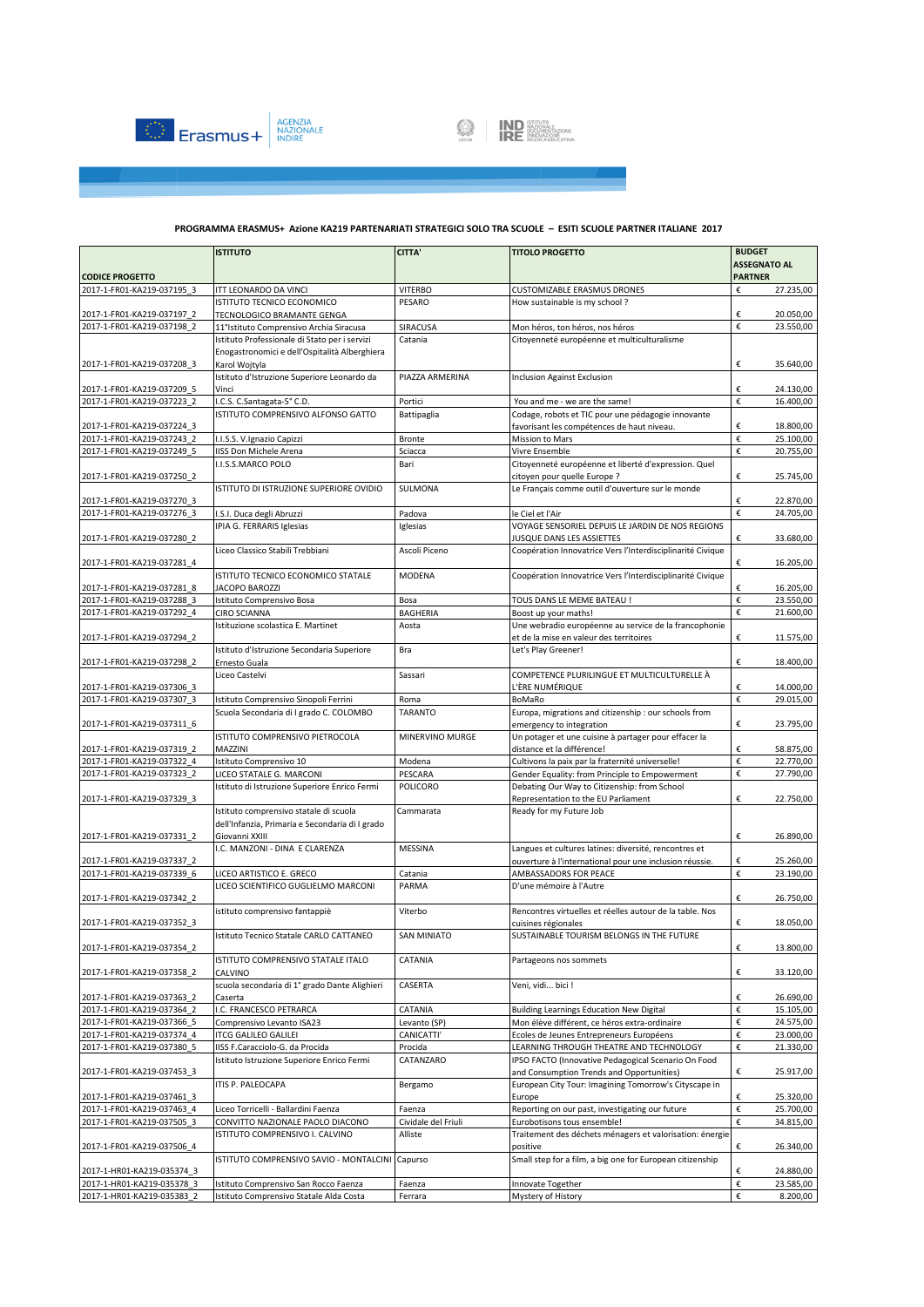



|                            | <b>ISTITUTO</b>                                                                    | <b>CITTA'</b>                      | <b>TITOLO PROGETTO</b>                                                                                             | <b>BUDGET</b>                         |
|----------------------------|------------------------------------------------------------------------------------|------------------------------------|--------------------------------------------------------------------------------------------------------------------|---------------------------------------|
| <b>CODICE PROGETTO</b>     |                                                                                    |                                    |                                                                                                                    | <b>ASSEGNATO AL</b><br><b>PARTNER</b> |
|                            | DIREZIONE DIDATTICA 8° CIRCOLO PIACENZA                                            | PIACENZA                           | Mystery of History                                                                                                 |                                       |
| 2017-1-HR01-KA219-035383 3 |                                                                                    |                                    |                                                                                                                    | 8.200,00<br>€                         |
| 2017-1-HR01-KA219-035385 5 | Istituto Comprensivo Carducci Paolillo                                             | Cerignola                          | YOUNG ENTREPRENEURS IN ACTION                                                                                      | €<br>20.295,00                        |
|                            | ISTITUTO COMPRENSIVO DI TAVAGNACCO                                                 | TAVAGNACCO                         | A magical dream: Animal assisted therapy for disabled                                                              |                                       |
| 2017-1-HR01-KA219-035417 2 |                                                                                    |                                    | students                                                                                                           | €<br>21.480,00                        |
| 2017-1-HU01-KA219-035913 2 | I.I.S.S.PERTINI                                                                    | Campobasso                         | Move Yourself - Do it Yourself                                                                                     | €<br>20.465,00                        |
| 2017-1-HU01-KA219-035923 3 | Istituto di Istruzione Superiore Basile-D'Aleo                                     | Monreale                           | Nations' Puzzle                                                                                                    | €<br>38.810,00                        |
|                            | liceo scientifico statale B.Rosetti                                                | San Benedetto del Tronto           | Our Common European Tale                                                                                           |                                       |
| 2017-1-HU01-KA219-035925 5 |                                                                                    |                                    |                                                                                                                    | €<br>18.740,00                        |
|                            | ISTITUTO COMPRENSIVO STATALE N. 1                                                  | Lanciano                           | <b>Schools of Success</b>                                                                                          |                                       |
| 2017-1-HU01-KA219-035937 4 | LANCIANO                                                                           |                                    |                                                                                                                    | €<br>12.175,00                        |
| 2017-1-HU01-KA219-035958 2 | ISTITUTO COMPRENSIVO P. EGIDI                                                      | Viterbo                            | Help Our Mother Earth                                                                                              | €<br>21.520,00                        |
|                            | Istituto Comprensivo Statale Vico Equense 2                                        | Vico Equense                       | Rhythm is Life, it Helps You Survive                                                                               |                                       |
| 2017-1-HU01-KA219-035961 2 | Filippo Caulino                                                                    |                                    |                                                                                                                    | €<br>20.465,00                        |
| 2017-1-HU01-KA219-035963 4 | Istituto Comprensivo 1 Chieti<br>ISTITUTO PARITARIO SUORE FRANCESCANE              | <b>CHIETI</b><br>CIVITA CASTELLANA | Stories All Over Europe<br>No Stereotypes But Diversity                                                            | €<br>17.165,00                        |
|                            | delle Suore Clarisse del SS. Sacramento                                            |                                    |                                                                                                                    |                                       |
| 2017-1-HU01-KA219-035974 5 |                                                                                    |                                    |                                                                                                                    | 23.390,00<br>€                        |
|                            | Liceo Statale Lucrezia della Valle                                                 | Cosenza                            | Health Environment And Life (Healthy life in healthy                                                               |                                       |
| 2017-1-HU01-KA219-035975 4 |                                                                                    |                                    | environment)                                                                                                       | €<br>24.900,00                        |
| 2017-1-HU01-KA219-035984 4 | i.i.s. des ambrois                                                                 | Oulx                               | Fight For Tolerance                                                                                                | €<br>20.755,00                        |
|                            | Istituto d'Istruzione Superiore Leonardo da                                        | PIAZZA ARMERINA                    | EFFECTIVE USE OF MOBILE APPLICATIONS IN EDUCATION                                                                  |                                       |
| 2017-1-HU01-KA219-035991 4 | Vinci                                                                              |                                    |                                                                                                                    | €<br>24.540,00                        |
| 2017-1-HU01-KA219-036001 4 | Liceo Scientifico Statale Benedetto Croce                                          | Palermo                            | Key to the Future- Collaboration in Robotics for Modern                                                            | 22.870,00                             |
| 2017-1-HU01-KA219-036002 4 | Istituto Comprensivo Giovanni XXIII                                                | Statte                             | Education<br>LIKE the naturE-tRAdition- Sport-MUSic!                                                               | €<br>€<br>20.030,00                   |
| 2017-1-HU01-KA219-036007 2 | Istituto Comprensivo Vanvitelli                                                    | Caserta                            | Learn to say what you want                                                                                         | €<br>23.400,00                        |
|                            | ISTITUTO COMPRENSIVO STATALE ARCHIMEDE                                             | Partinico                          | Transform our Schools Climate across Europe by Peer                                                                |                                       |
| 2017-1-HU01-KA219-036019 3 | LA FATA                                                                            |                                    | Mediation Based on Nonviolent Communication                                                                        | €<br>14.195,00                        |
|                            | RAGUSA MOLETI PRIMARY SCHOOL                                                       | Palermo                            | Hei! - Hello European Islands! - Our STEAMM Journey                                                                |                                       |
| 2017-1-IE01-KA219-025666 6 |                                                                                    |                                    | Across Europe                                                                                                      | 22.440,00<br>€                        |
| 2017-1-IE01-KA219-025684 4 | LICEO A.G.RONCALLI                                                                 | MANFREDONIA                        | <b>Celebrating Education</b>                                                                                       | €<br>29.390,00                        |
| 2017-1-IE01-KA219-025688 3 | ISTITUTO COMPRENSIVO GIOVANNI XXIII                                                | <b>MOGLIANO</b>                    | Transport in the Past Present and Future                                                                           | €<br>22.995,00                        |
| 2017-1-IE01-KA219-025688 5 | ISTITUTO COMPRENSIVO BERLINGUER                                                    | RAGUSA                             | Transport in the Past Present and Future                                                                           | €<br>22.100,00                        |
|                            | Liceo Statale Archita                                                              | Taranto                            | Sustainable development of Europe for a healthy lifestyle<br>synergy between teaching ecology and exchange of good |                                       |
|                            |                                                                                    |                                    | practices in the field of Renewable Energy and Recycling.                                                          |                                       |
| 2017-1-IS01-KA219-026525 6 |                                                                                    |                                    |                                                                                                                    | €<br>20.225,00                        |
|                            | Istituto d'Istruzione Superiore Patini Liberatore                                  | Castel Di Sangro                   | Towards empowerment and sustainability of young                                                                    |                                       |
| 2017-1-IS01-KA219-026528 3 |                                                                                    |                                    | people                                                                                                             | 29.745,00<br>€                        |
|                            | ISIS L.da Vinci - G.R. Carli - S. de Sandrinelli                                   | Trieste                            | Culture Enriched with Migration                                                                                    |                                       |
| 2017-1-IT02-KA219-036424 4 |                                                                                    |                                    |                                                                                                                    | €<br>21.225,00                        |
|                            | ISIS Leopoldo II di Lorena                                                         | Grosseto                           | P.A.N.T.A. R.E.I. - Promozione delle Aree Naturalistiche                                                           |                                       |
|                            |                                                                                    |                                    | Turistiche Agricole e delle Ricchezze Enogastronomiche<br>Internazionali. Abbandona le grandi strade, prendi i     |                                       |
| 2017-1-IT02-KA219-036428 6 |                                                                                    |                                    | sentieri (Pitagora)                                                                                                | 24.550.00<br>€                        |
| 2017-1-IT02-KA219-036637 3 | ISTITUTO COMPRENSIVO GIGLI RECANATI                                                | Recanati                           | New people, new friends, new horizons                                                                              | €<br>18.900,00                        |
| 2017-1-IT02-KA219-036738 3 | Liceo Roiti                                                                        | Ferrara                            | le Mie parole con le Tue                                                                                           | €<br>30.730,00                        |
|                            | ISTITUTO MAGISTRALE SANTA ROSA DA                                                  | <b>VITERBO</b>                     | "Artisans of Tales" - Young people for the recovery of                                                             |                                       |
| 2017-1-IT02-KA219-036936 3 | <b>VITERBO</b>                                                                     |                                    | local identities                                                                                                   | €<br>20.795,00                        |
|                            | ISTITUTO DI ISTRUZIONE SUPERIORE                                                   | ANAGNI                             | Una scuola Europea, per la formazione di un nuovo                                                                  |                                       |
| 2017-1-IT02-KA219-036960 3 | <anagni><br/>Istituto Istruzione Secondaria Superiore E.</anagni>                  | Lecce                              | cittadino.<br>Refugees Matter: from Challenges to Opportunities                                                    | €<br>13.510,00                        |
| 2017-1-LT01-KA219-035158 2 | Fermi                                                                              |                                    |                                                                                                                    | €<br>17.505,00                        |
|                            | Istituto Omicomprensivo Ridolfi-Zimarino                                           | Scerni                             | Education in Kindergardens in All Perspectives                                                                     |                                       |
| 2017-1-LT01-KA219-035184 3 |                                                                                    |                                    |                                                                                                                    | €<br>17.100,00                        |
|                            | ISTITUTO OMNICOMPRENSIVO GUGLIONESI                                                | <b>GUGLIONESI</b>                  | TAKE OUT STEREOTYPING OUT OF YOUR LIFE                                                                             |                                       |
| 2017-1-LT01-KA219-035186 2 |                                                                                    |                                    |                                                                                                                    | €<br>22.070,00                        |
|                            | ISTITUTO D'ISTRUZIONE SECONDARIA                                                   | CIVITAVECCHIA                      | Games Achieve My Eduactional Success                                                                               |                                       |
| 2017-1-LT01-KA219-035206 6 | SUPERIORE STATALE LUIGI CALAMATTA                                                  |                                    |                                                                                                                    | €<br>22.370,00                        |
| 2017-1-LT01-KA219-035215 3 | Istituto Comprensivo di Lodi SECONDO<br>Istituto Tecnico Tecnologico G. Malafarina | LODI<br>SOVERATO                   | Digital integration in the classroom courses<br>Literacy Education through Teaching Effective Reading              | €<br>17.465,00                        |
| 2017-1-LT01-KA219-035226 3 |                                                                                    |                                    | <b>Strategies</b>                                                                                                  | €<br>17.150,00                        |
| 2017-1-LT01-KA219-035229 3 | IC 29 MIRAGLIA-SOGLIANO                                                            | Napoli                             | LOVE EVERY DROP                                                                                                    | $\boldsymbol{\epsilon}$<br>20.710,00  |
| 2017-1-LT01-KA219-035259 2 | Liceo Statale Tito Livio                                                           | MARTINA FRANCA                     | Educational philosophy for a new generation                                                                        | €<br>24.020,00                        |
| 2017-1-LU01-KA219-023928 5 | ISISS ITN-ITG-IPS-ITC                                                              | Riposto                            | L'Europe: Notre projet commun.                                                                                     | €<br>20.535,00                        |
| 2017-1-LV01-KA219-035418 3 | <b>IIS FERMI EREDIA</b>                                                            | Catania                            | Digital and media literacy for sustainable life learning                                                           | €<br>18.665,00                        |
| 2017-1-LV01-KA219-035419_3 | Istituto Comprensivo 1 Taormina                                                    | Taormina                           | EUROMOSAICA                                                                                                        | €<br>16.380,00                        |
| 2017-1-LV01-KA219-035419 6 | Direzione Didattica Statale Ischia 1                                               | Ischia                             | EUROMOSAICA                                                                                                        | €<br>17.550,00                        |
|                            | Istituto Statale d'Istruzione Superiore Bonaldo                                    | <b>UDINE</b>                       | Digital Update on the Arts and Creativity in Education                                                             |                                       |
| 2017-1-LV01-KA219-035422 2 | Stringher<br>I.I.S. VIA EMERY 97 (ex ITC Calamandrei, ex IPS                       | <b>ROMA</b>                        | COOPERATIVE LEARNING AND DIGITAL SKILLS IN                                                                         | €<br>17.650,00                        |
| 2017-1-LV01-KA219-035424 2 | Stendhal)                                                                          |                                    | ENTREPRENEURSHIP EDUCATION                                                                                         | €<br>20.460,00                        |
| 2017-1-LV01-KA219-035445 4 | Liceo Manin                                                                        | CREMONA                            | Cultivating Languages and Youth Entrepreneurs                                                                      | €<br>25.485,00                        |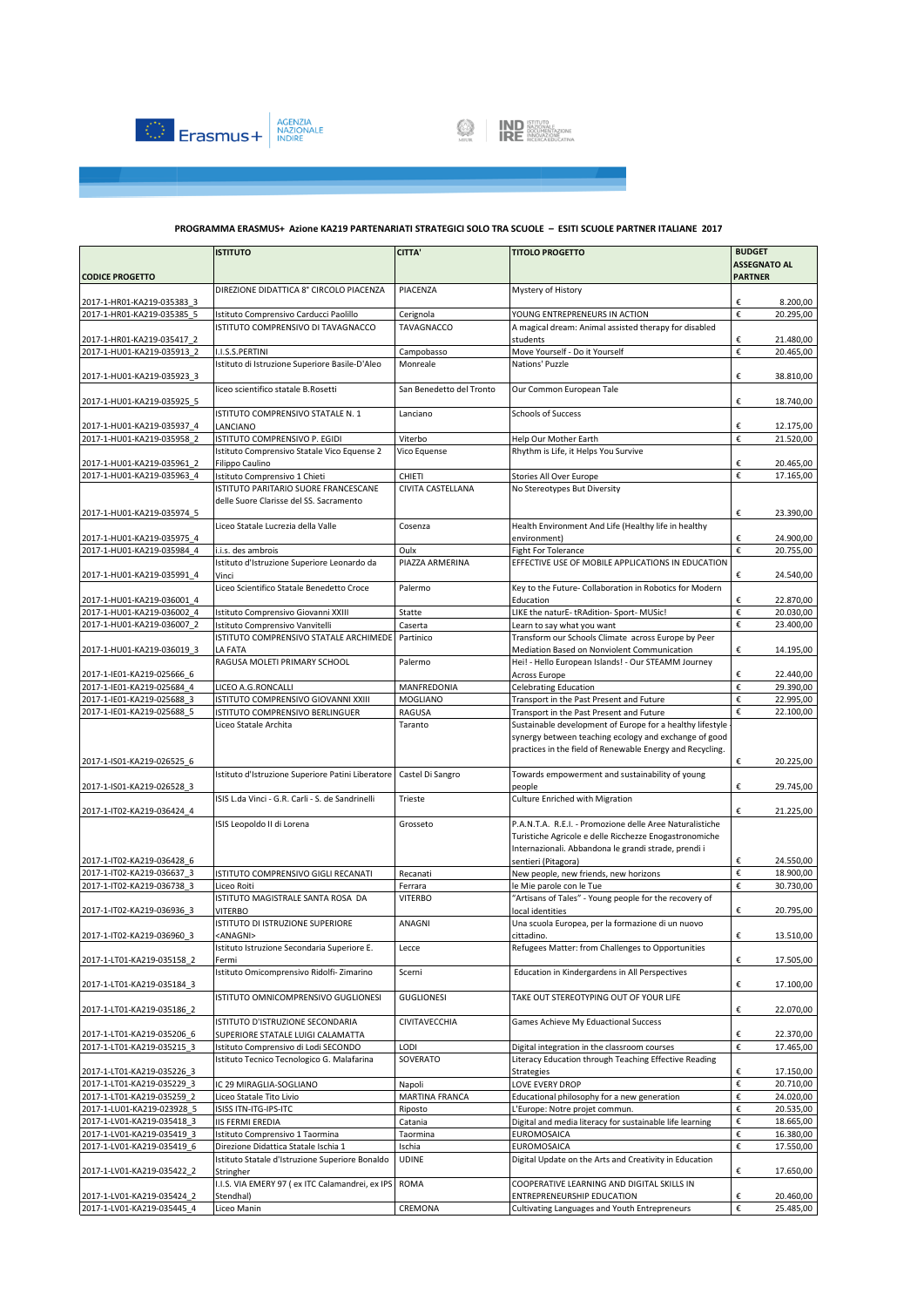

|                                                          | <b>ISTITUTO</b>                                                 | <b>CITTA'</b>            | <b>TITOLO PROGETTO</b>                                                                 | <b>BUDGET</b>                                          |
|----------------------------------------------------------|-----------------------------------------------------------------|--------------------------|----------------------------------------------------------------------------------------|--------------------------------------------------------|
| <b>CODICE PROGETTO</b>                                   |                                                                 |                          |                                                                                        | <b>ASSEGNATO AL</b><br><b>PARTNER</b>                  |
|                                                          | istitito di istruzione superiore M. Bartolo                     | Pachino                  | Expanding Content and Language Integrated Learning by                                  |                                                        |
| 2017-1-LV01-KA219-035447 2                               |                                                                 |                          | <b>Using Technologies</b>                                                              | €<br>19.810,00                                         |
| 2017-1-LV01-KA219-035451 3                               | LICEO SCIENTIFICO STATALE ENRICO FERMI<br>PATERNO (CT)          | PATERNÒ                  | Hooked on Maths                                                                        | €<br>19.570,00                                         |
|                                                          | ISTITUTO COMPRENSIVO STATALE PIAN DEL                           | TAVULLIA (PU)            | Improvement of teacher's planning skills in competency                                 |                                                        |
| 2017-1-LV01-KA219-035454 2                               | <b>BRUSCOLO TAVULLIA</b><br>Istituto Comprensivo Militi         | Barcellona P.G.          | based education<br>The European Child : Learning by doing the 3 C's- Connect,          | €<br>18.650,00                                         |
| 2017-1-LV01-KA219-035456 4                               |                                                                 |                          | Construct And Create.                                                                  | 20.085,00<br>€                                         |
| 2017-1-LV01-KA219-035462 3                               | I.C. Regio Parco                                                | Torino                   | Born to Read                                                                           | €<br>19.710,00                                         |
|                                                          | ISTITUTO DI ISTRUZIONE SUPERIORE ERASMO                         | NICHELINO (TO)           | New way of educational research and development                                        |                                                        |
| 2017-1-MK01-KA219-035415 4                               | DA ROTTERDAM                                                    |                          |                                                                                        | €<br>18.750,00                                         |
| 2017-1-NL01-KA219-035171 4                               | Circolo Didattico V A.Gramsci Bagheria                          | Bagheria                 | We are living together and we need eachother. Social<br><b>Emotional Learning</b>      | €<br>20.110,00                                         |
|                                                          | <b>ITE P.Savi</b>                                               | Viterbo                  | Developing tolerance towards cultural diversity and                                    | €                                                      |
| 2017-1-NL01-KA219-035178 4                               | Istituto Comprensivo Sant'Antioco - Calasetta                   | Sant'Antioco             | Migration<br>"PROMOTING THE SOCIAL INCLUSION OF OUR                                    | 20.895,00                                              |
|                                                          |                                                                 |                          | DISADVANTAGED STUDENTS, THROUGH THE                                                    |                                                        |
|                                                          |                                                                 |                          | KNOWLEDGE OF THE RICH EUROPEAN CULTURAL                                                |                                                        |
| 2017-1-NL01-KA219-035184 2                               |                                                                 |                          | HERITAGES/HISTORY"                                                                     | €<br>19.920,00                                         |
|                                                          | Direzione Didattica 2° Circolo Canicattì                        | Canicattì                | "PROMOTING THE SOCIAL INCLUSION OF OUR                                                 |                                                        |
|                                                          |                                                                 |                          | DISADVANTAGED STUDENTS, THROUGH THE<br>KNOWLEDGE OF THE RICH EUROPEAN CULTURAL         |                                                        |
| 2017-1-NL01-KA219-035184 8                               |                                                                 |                          | HERITAGES/HISTORY"                                                                     | €<br>20.745,00                                         |
| 2017-1-NL01-KA219-035185 4                               | Istituto Magistrale Statale L. Pietrobono                       | Alatri                   | Weaving Interdisciplinary Strands through Europe                                       | €<br>10.675,00                                         |
|                                                          | Centro Formativo e Professionale Aldo Moro                      | VALMADRERA LC            | I'm a Star                                                                             |                                                        |
| 2017-1-NL01-KA219-035187 3                               | Istituto Statale di Istruzione Secondaria                       |                          | Social Activities for Inclusion and Learning                                           | €<br>13.800,00                                         |
| 2017-1-NL01-KA219-035192 4                               | Superiore P.Gobetti A.Volta                                     | Bagno a Ripoli           |                                                                                        | €<br>27.750,00                                         |
|                                                          | ISTITUTO COMPRENSIVO FIGLINE VALDARNO                           | FIGLINE E INCISA         | little scientists building and design Europe                                           |                                                        |
| 2017-1-NL01-KA219-035194 7                               |                                                                 | VALDARNO                 |                                                                                        | €<br>29.110,00                                         |
| 2017-1-NL01-KA219-035196 2                               | Istituto d'Istruzione Superiore Enrico Fermi                    | Sarno                    | <b>Finding your Voice</b>                                                              | €<br>12.325,00                                         |
|                                                          | Istituto Professionale di Stato Maffeo                          | FRASCATI (RM)            | PEACE                                                                                  |                                                        |
| 2017-1-NL01-KA219-035198 2                               | Pantaleoni<br>ISTITUTO DI ISTRUZIONE SUPERIORE GALILEO          | JESI                     | SPORTS AND HEALTHY FOOD FOR INCLUSION                                                  | €<br>20.850,00                                         |
| 2017-1-NL01-KA219-035215 3                               | GALILEI                                                         |                          |                                                                                        | €<br>24.100,00                                         |
| 2017-1-NL01-KA219-035216 2<br>2017-1-NL01-KA219-035242 3 | I.I.S. F.Brunelleschi/L. Da Vinci                               | Frosinone<br>Rimini      | <b>Practical Skills Matter</b>                                                         | €<br>21.270,00<br>€<br>14.075,00                       |
| 2017-1-NL01-KA219-035247 4                               | Liceo Statale A. Serpieri<br>Liceo Scientifico Statale E. Fermi | Sciacca                  | Moving waters - how water shapes us<br>Entrepeneurial Youth Experiences with Start Ups | €<br>16.100,00                                         |
|                                                          | LICEO SCIENTIFICO STATALE ENRICO FERMI                          | PATERNO                  | Enjoy the School!                                                                      |                                                        |
| 2017-1-NL01-KA219-035248 3                               | PATERNÒ (CT)                                                    |                          |                                                                                        | €<br>24.450,00                                         |
|                                                          | Istituto d'Istruzione Superiore Leonardo da                     | PIAZZA ARMERINA          | Passport to the European Labour Market                                                 |                                                        |
| 2017-1-NO01-KA219-034152 2<br>2017-1-NO01-KA219-034161 4 | Vinci<br>Liceo Rambaldi Valeriani A. da Imola                   | <b>IMOLA</b>             | E@News                                                                                 | €<br>23.865,00<br>€<br>12.625,00                       |
|                                                          | ISISS ITN-ITG-IPS-ITC                                           | Riposto                  | Migration in Europe - Let's share our differences and                                  |                                                        |
| 2017-1-NO01-KA219-034168 4                               |                                                                 |                          | move on !                                                                              | €<br>26.230,00                                         |
| 2017-1-NO01-KA219-034199 5                               | Istituto Superiore Alessandro Volta                             | CASTEL SAN GIOVANNI (PC) | Journeys for peace                                                                     | €<br>23.327,50                                         |
|                                                          | Istituto Comprensivo 'Cardinale Agostino                        | Castel San Giovanni (PC) | Journeys for peace                                                                     |                                                        |
| 2017-1-NO01-KA219-034199 6                               | Casaroli'                                                       |                          |                                                                                        | €<br>22.240,00                                         |
|                                                          | istituto comprensivo statale sferracavallo<br>onorato           | Palermo                  | <b>Bright Green Lands</b>                                                              | €<br>24.940,00                                         |
| 2017-1-PL01-KA219-036395 3                               | Istituto d'Istruzione Superiore M.Raeli Noto                    | Noto                     | D.I.A.L.O.G                                                                            |                                                        |
| 2017-1-PL01-KA219-038253_4                               |                                                                 |                          |                                                                                        | €<br>18.250,00                                         |
| 2017-1-PL01-KA219-038266 3                               | Circolo Didattico V A.Gramsci Bagheria                          | Bagheria                 | YES (Young Enterprising Students)                                                      | €<br>22.920,00                                         |
| 2017-1-PL01-KA219-038281_3                               | .C R. GIOVAGNOLI                                                | MONTEROTONDO             | STEAM - Children Engineers Academy                                                     | $\boldsymbol{\epsilon}$<br>28.595,00                   |
| 2017-1-PL01-KA219-038284 3                               | Istituto Istruzione Superiore Pertini-Santoni                   | Crotone                  | Visible Teaching4Performance                                                           | €<br>18.890,00                                         |
| 2017-1-PL01-KA219-038312 3                               | LICEO CLASSICO E MUSICALE G. PALMIERI                           | LECCE                    | On Air Together!                                                                       | €<br>21.810,00                                         |
|                                                          | Istituto Comprensivo Madonna della Camera                       | Monteparano              | SmarterGreenerSafer                                                                    |                                                        |
| 2017-1-PL01-KA219-038323 2<br>2017-1-PL01-KA219-038326 3 | Istituto d'Istruzione Superiore F.S. Nitti                      | Potenza                  | Między Otwartością, Szacunkiem, Tożsamością                                            | €<br>26.370,00<br>$\boldsymbol{\epsilon}$<br>20.000,00 |
| 2017-1-PL01-KA219-038335 2                               | CIRO SCIANNA                                                    | <b>BAGHERIA</b>          | Kodowanie, Robotyka i Nauczanie Cyfrowe w Europie                                      | €<br>30.320,00                                         |
|                                                          | Istituto Omnicomprensivo D.Alighieri                            | Nocera Umbra             | Prozdrowotny styl życia z twoim telefonem komórkowym                                   |                                                        |
| 2017-1-PL01-KA219-038336_2<br>2017-1-PL01-KA219-038337 5 | Istituto Compensivo Statale R. Trifone                          | Montecorvino Rovella     | Learning with the Arts                                                                 | €<br>16.050,00<br>€<br>13.970,00                       |
|                                                          | IC Carano Mazzini                                               | Gioia del Colle          | The cultural mosaic of Europe-Influences and cross-                                    |                                                        |
| 2017-1-PL01-KA219-038338_2                               |                                                                 |                          | influences in European civilization.                                                   | €<br>20.625,00                                         |
| 2017-1-PL01-KA219-038345 3                               | ICS Michelangelo Buonarroti                                     | Palermo                  | Letters & Figures Alive                                                                | €<br>21.430,00                                         |
|                                                          | Istituto Comprensivo Statale Vico Equense 2                     | Vico Equense             | Clean Water Sources for the Future of Europe                                           |                                                        |
| 2017-1-PL01-KA219-038347_3<br>2017-1-PL01-KA219-038361 5 | Filippo Caulino<br>Istituto Comprensivo Pasquale Mattej         | Formia                   | <b>Tolerance Europe</b>                                                                | €<br>23.390,00<br>€<br>23.390,00                       |
|                                                          | Istituto Superiore Archimede di Napoli                          | Napoli                   | Dziedzictwo kulturowe - europejska jedność i                                           |                                                        |
| 2017-1-PL01-KA219-038366 2                               |                                                                 |                          | indywidualizm.                                                                         | €<br>33.550,00                                         |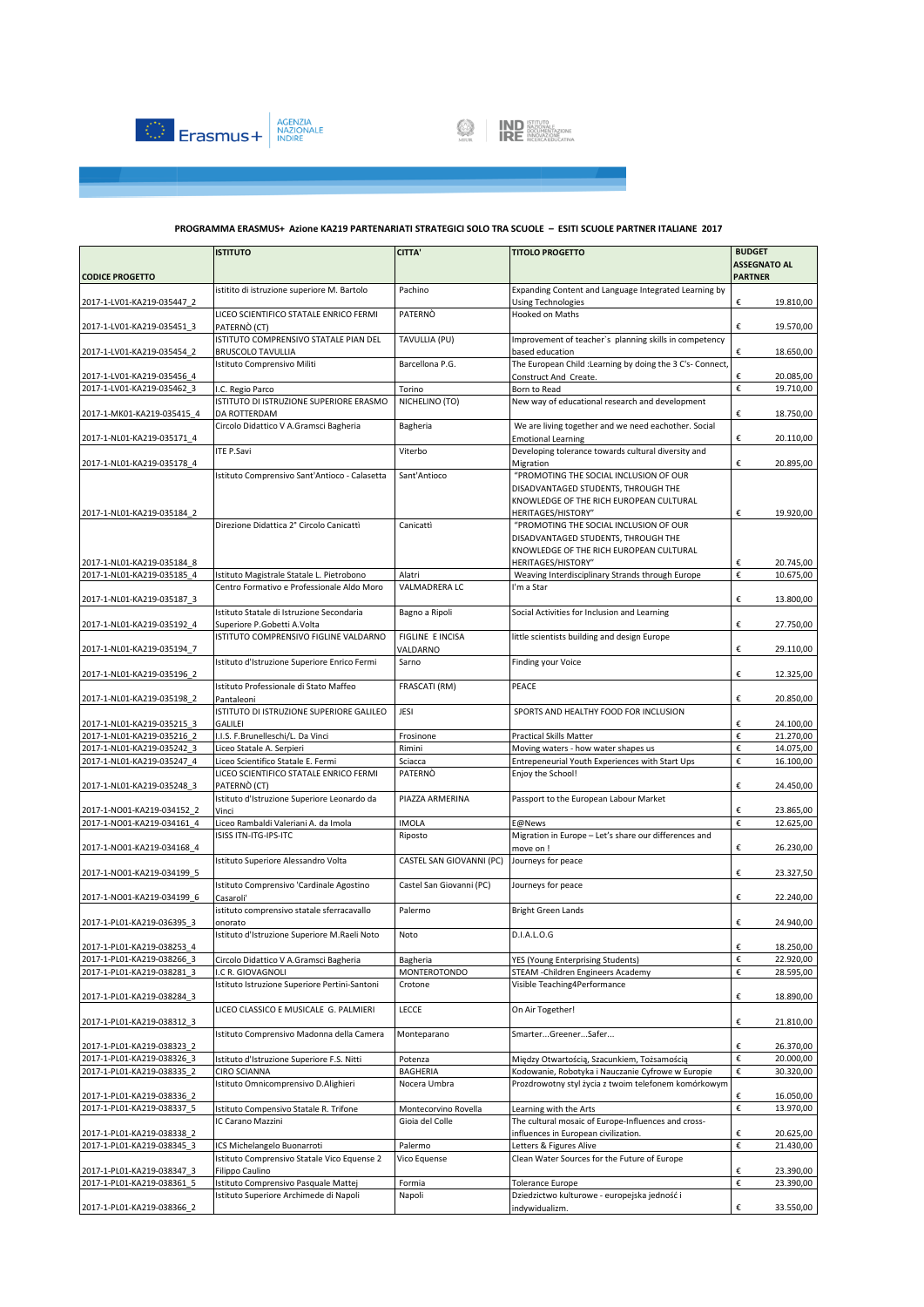

# **EXAMPLE STITUTO SAZIONALE**

|                                                          | <b>ISTITUTO</b>                                                   | <b>CITTA'</b>      | <b>TITOLO PROGETTO</b>                                                                      | <b>BUDGET</b>                        |
|----------------------------------------------------------|-------------------------------------------------------------------|--------------------|---------------------------------------------------------------------------------------------|--------------------------------------|
|                                                          |                                                                   |                    |                                                                                             | <b>ASSEGNATO AL</b>                  |
| <b>CODICE PROGETTO</b>                                   |                                                                   |                    |                                                                                             | <b>PARTNER</b>                       |
| 2017-1-PL01-KA219-038384 4                               | Istituto Statale di Istruzione Superiore Fermi-<br>Mattei         | Isernia            | GOOD PLANNING - BETTER FUTURE                                                               | €<br>23.390,00                       |
| 2017-1-PL01-KA219-038393 2                               | Istituto d'Istruzione Sup.Leonardo da Vinci                       | Fiumicino          | Crossing borders with modern media and drama.                                               | €<br>21.700,00                       |
| 2017-1-PL01-KA219-038397 5                               | Istituto Comprensivo Levi Montalcini                              | <b>ROMA</b>        | IMAGINE YOURSELF IN FUTURE                                                                  | €<br>22.470,00                       |
| 2017-1-PL01-KA219-038405 3                               | ISTITUTO ISTRUZIONE SUPERIORE F.<br>MENEGHINI                     | <b>EDOLO</b>       | I see, hear and speak - the basis of communication and<br>integration of the European youth | €<br>38.700,00                       |
| 2017-1-PL01-KA219-038412 4                               | Istituto Comprensivo Augusto Scocchera                            | Ancona             | The key to sustainable future                                                               | €<br>13.750,00                       |
|                                                          | Istituto d'Istruzione Sup.Leonardo da Vinci                       | Fiumicino          | Matematyka i nauki przyrodnicze pełne przygód                                               |                                      |
| 2017-1-PL01-KA219-038448 3                               |                                                                   |                    |                                                                                             | €<br>21.100,00                       |
| 2017-1-PL01-KA219-038465 3                               | Istituto Comprensivo Camigliano                                   | Capannori Lucca    | Ecology and Sport - Two Ways, One Story                                                     | €<br>25.930,00                       |
| 2017-1-PL01-KA219-038466 2                               | Istituto Comprensivo Statale Politeama                            | Palermo            | Europejska Szkoła Przedsiębiorczości                                                        | €<br>25.500,00                       |
| 2017-1-PL01-KA219-038468 3                               | LICEO TORRICELLI                                                  | SOMMA VESUVIANA    | Nowoczesne i aktywizujące metody rozwijania<br>kompetencji matematycznych.                  | €<br>24.700,00                       |
| 2017-1-PL01-KA219-038474 5                               | Istituto Tecnico Economico e Tecnologico<br>Dante Alighieri       | Cerignola          | Migration and its cultural effects on Europe                                                | €<br>18.975,00                       |
|                                                          | ISTITUTO COMPRENSIVO ANNA MOLINARO                                | MONTEFIASCONE      | Z robotyką w przyszłość                                                                     | €                                    |
| 2017-1-PL01-KA219-038478 4<br>2017-1-PL01-KA219-038505 3 | MONTEFIASCONE<br><b>ISISS E MATTEI</b>                            | CASERTA            | The migrant crisis in an educational perspective                                            | 27.930,00<br>€<br>13.490,00          |
|                                                          | Istituto Tecnico Statale Carlo Alberto Dalla                      | Afragola           | <b>Essential Life Skills</b>                                                                |                                      |
| 2017-1-PL01-KA219-038510 2                               | Chiesa                                                            |                    |                                                                                             | €<br>19.875,00                       |
|                                                          | I.T. Giordani-Striano                                             | Napoli             | We Are the Same - the differences and similarities                                          |                                      |
| 2017-1-PL01-KA219-038511 4                               |                                                                   |                    | between students from rural and urban areas.                                                | €<br>21.040,00                       |
| 2017-1-PL01-KA219-038524 4                               | <b>ICS GIOVANNI XXIII PREMANA</b>                                 | Premana            | Bądźmy zjednoczeni w UE wspólnie się ucząc i podróżując                                     | €<br>23.305,00                       |
| 2017-1-PL01-KA219-038533_3                               | VIII ISTITUTO COMPRENSIVO VITTORINI                               | Siracusa           | Once upon an island                                                                         | €<br>19.665,00                       |
| 2017-1-PL01-KA219-038547 5                               | IPSSAR P.pi Grimaldi                                              | <b>MODICA</b>      | Conscious Consumers of Future                                                               | €<br>23.900,00                       |
|                                                          | Istituto di Istruzione Superiore don Lorenzo                      | Gragnano           | Speak up, even if your voice shakes                                                         |                                      |
| 2017-1-PL01-KA219-038569_3                               | Milani                                                            |                    |                                                                                             | €<br>28.060,00                       |
| 2017-1-PL01-KA219-038580 4                               | LICEO CLASSICO TITO LUCREZIO CARO                                 | ROMA               | Tools for Thought - May the WEB be with you                                                 | €<br>22.070,00                       |
| 2017-1-PL01-KA219-038605_3                               | Istituto Comprensivo M.Buonarroti                                 | Ripa Teatina       | WHAT'S YOUR IMPACT ON EARTH?                                                                | €<br>19.510,00                       |
| 2017-1-PL01-KA219-038622 5                               | Istituto ComprensivoJ.Stella                                      | Muro Lucano        | Give 5: A Healthy Living Toolbox - the whole school<br>program                              | €<br>17.485,00                       |
| 2017-1-PL01-KA219-038649 5                               | IIS GOBETTI MARCHESINI-CASALE - ARDUINO                           | <b>TORINO</b>      | Raising STEAM in Education                                                                  | €<br>19.225,00                       |
| 2017-1-PL01-KA219-038659 3                               | Istituto Comprensivo Verga                                        | GELA               | COGITO ERGO SUM - krytyczne myślenie w walce z<br>uprzedzeniami                             | €<br>29.720,00                       |
| 2017-1-PL01-KA219-038662 3                               | Istituto Istruzione Secondaria Cesare Baronio                     | Sora               | SHS: sporty, healthy, safe                                                                  | €<br>28.210,00                       |
|                                                          | I.I.S.S. EINAUDI-CASAREGIS-GALILEI                                | Genova             | New Paths in Math - innovative methods in math for                                          |                                      |
| 2017-1-PL01-KA219-038664 4                               | Scuola secondaria di primo grado Borgese-                         | Palermo            | engineering students<br>Molecular Gastronomy in European Perspective                        | €<br>25.470,00                       |
| 2017-1-PL01-KA219-038674 4                               | XXVII Maggio                                                      |                    |                                                                                             | €<br>22.900,00                       |
| 2017-1-PL01-KA219-038679 3                               | Istituto Comprensivo Anzio III                                    | Anzio              | Podróżujące projekty - podróż do kompetencji<br>przyszłości                                 | €<br>17.200,00                       |
| 2017-1-PL01-KA219-038685 2                               | Istituto Comprensivo 'S. Pertini' Martinsicuro<br>(Te)            | Martinsicuro       | Once Upon A Time European Children All Together                                             | €<br>16.660,00                       |
| 2017-1-PL01-KA219-038699 3                               | I.P.S.S.A.R.T. R. Drengot                                         | Aversa             | E- Skarb- Moja kochana Europa                                                               | €<br>18.360,00                       |
| 2017-1-PL01-KA219-038700 2                               | Istituto Comprensivo Santu Lussurgiu                              | Santu Lussurgiu    | Podróże kluczem do nauki                                                                    | €<br>29.250,00                       |
| 2017-1-PL01-KA219-038701_5                               | ITC PACLE MORANTE LIMBIATE                                        | Limbiate           | CAREER BASED OPPORTUNITIES                                                                  | €<br>23.390,00                       |
|                                                          | Istituto Istruzione Superiore Enrico Fermi                        | CATANZARO          | Un homme sain dans un environnement sain                                                    |                                      |
| 2017-1-PL01-KA219-038706 4                               |                                                                   |                    |                                                                                             | €<br>29.450,00                       |
| 2017-1-PL01-KA219-038729 5                               | Istituto Comprensivo Mazzarino                                    | Mazzarino          | Never Give Up                                                                               | €<br>14.520,00                       |
| 2017-1-PL01-KA219-038748 2                               | Istituto Comprensivo San Giovanni Bosco                           | Catania            | Let's MYTH together!                                                                        | €<br>18.790,00                       |
| 2017-1-PL01-KA219-038754 3                               | Istituto Comprensivo San Giovanni Bosco -F.<br>De Carolis         | San Marco in Lamis | Podzielmy się kulturą i historią poprzez nowoczesne<br>techniki i metody uczenia.           | €<br>14.430,00                       |
| 2017-1-PL01-KA219-038834 3                               | DIREZIONE DIDATTICA 8° CIRCOLO PIACENZA                           | PIACENZA           | Partnerstwo dla dwujęzycznej edukacji obywatelskiej                                         | €<br>16.425,00                       |
|                                                          | ISTITUTO DI ISTRUZIONE SUPERIOREENRICO                            | MONTESARCHIO       | It's Logical, dear Math!                                                                    |                                      |
| 2017-1-PT01-KA219-035766_2                               | FERMI                                                             |                    | Social Exclusion Can be Cured!                                                              | €<br>26.910,00<br>€                  |
| 2017-1-PT01-KA219-035770_5                               | IPSSAR P.pi Grimaldi<br>Istituto d'Istruzione Superiore Archimede | <b>MODICA</b>      | Our Rivers Our Common Future                                                                | 24.355,00                            |
| 2017-1-PT01-KA219-035795_4                               | Modica                                                            | Modica             |                                                                                             | €<br>24.270,00                       |
| 2017-1-PT01-KA219-035798 6                               | Circolo Didattico di Zafferana Etnea                              | Zafferana Etnea    | Erasmus+ An experience with and for Refugees                                                | €<br>17.935,00                       |
| 2017-1-PT01-KA219-035800 2                               | <b>CIRO SCIANNA</b>                                               | BAGHERIA           | 4Elements - for a green planet!                                                             | €<br>28.625,00                       |
| 2017-1-PT01-KA219-035888 4                               | Istituto Comprensivo Parco della Vittoria                         | Roma               | My Story - Our Europe                                                                       | €<br>22.070,00                       |
| 2017-1-PT01-KA219-035912 3                               | Istituto Comprensivo Li Punti                                     | Sassari            | Hands On CLIL                                                                               | €<br>14.285,00                       |
| 2017-1-PT01-KA219-035972 4                               | LICEO CLASSICO PIETRO GIANNONE                                    | CASERTA            | <b>Breaking Down Walls</b>                                                                  | €<br>24.310,00                       |
|                                                          | ISTITUTO COMPRENSIVO TAURISANO POLO 2                             | Taurisano          | Let's become Mathematicians, shall we?                                                      |                                      |
| 2017-1-PT01-KA219-035973 6                               |                                                                   |                    |                                                                                             | €<br>24.440,00                       |
| 2017-1-PT01-KA219-035974 4                               | 4 Istituto Comprensivo Marconi                                    | Lentini            | The Aura of my City                                                                         | €<br>18.200,00                       |
| 2017-1-RO01-KA219-037065 4                               | 2° Circolo Didattico Garibaldi                                    | Altamura           | INNOVATIVE CROSS-CURRICULAR LESSONS                                                         | €<br>20.700,00                       |
| 2017-1-RO01-KA219-037085 2                               | ISTITUTO COMPRENSIVO DI ALTOPASCIO                                | <b>ALTOPASCIO</b>  | STOP BULLYING: TAKE A STAND AND LEND A HAND                                                 | $\boldsymbol{\epsilon}$<br>18.420,00 |
| 2017-1-RO01-KA219-037098_4                               | IISSMerendino                                                     | Capo d'Orlando     | MY CITY, MY HOME, MY RESPONSIBILITY                                                         | €<br>23.400,00                       |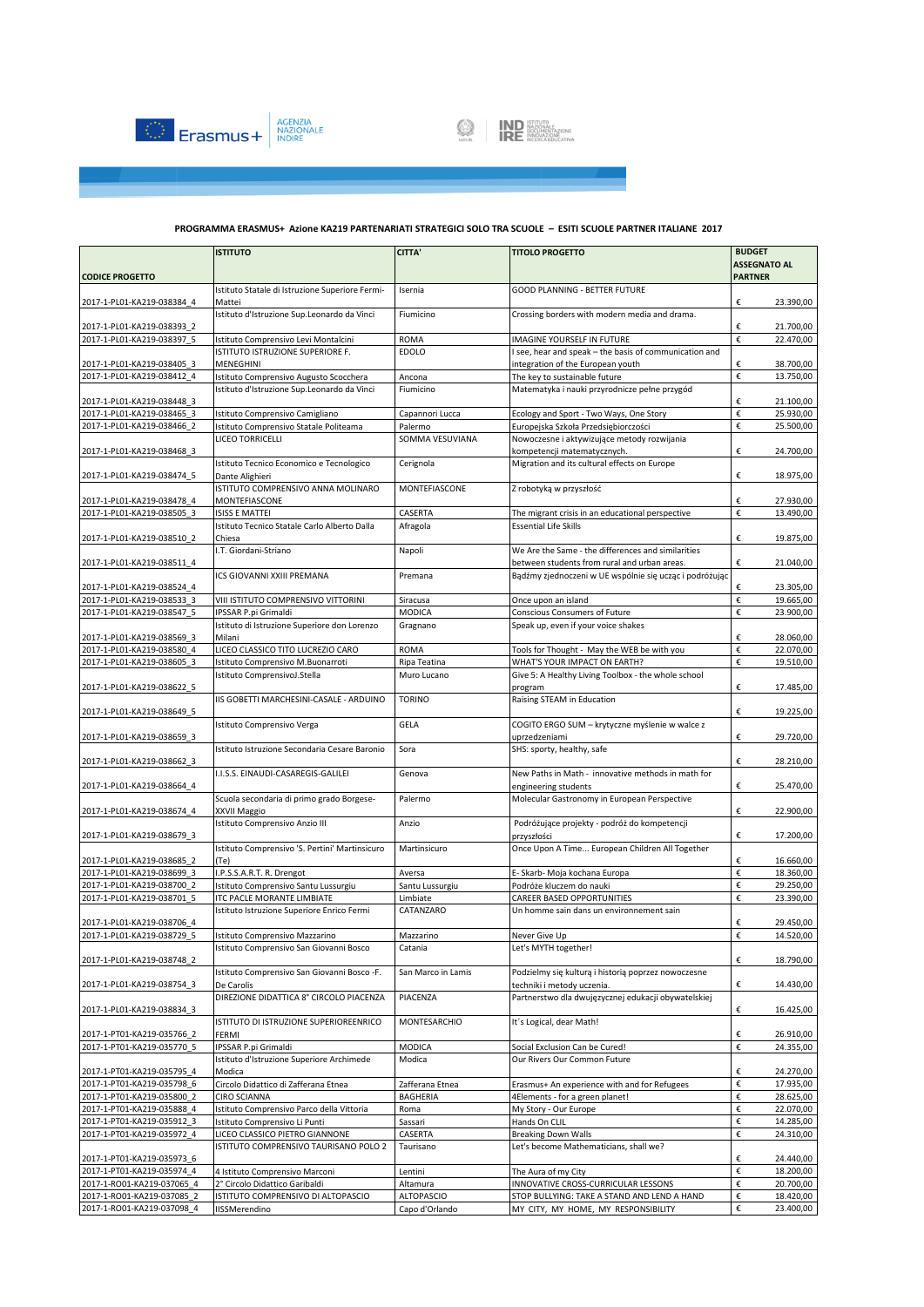



|                                                          | <b>ISTITUTO</b>                                                               | <b>CITTA'</b>          | <b>TITOLO PROGETTO</b>                                                                        | <b>BUDGET</b>                         |
|----------------------------------------------------------|-------------------------------------------------------------------------------|------------------------|-----------------------------------------------------------------------------------------------|---------------------------------------|
| <b>CODICE PROGETTO</b>                                   |                                                                               |                        |                                                                                               | <b>ASSEGNATO AL</b><br><b>PARTNER</b> |
|                                                          | Istituto Omicomprensivo Ridolfi-Zimarino                                      | Scerni                 | SOCIAL INCLUSION OF DISADVANTAGED STUDENTS                                                    |                                       |
| 2017-1-RO01-KA219-037125_5                               | Istituto d'Istruzione Superiore Leonardo da                                   | PIAZZA ARMERINA        | Love Is For Everyone                                                                          | €<br>23.390,00                        |
| 2017-1-RO01-KA219-037130 6                               | Vinci                                                                         |                        |                                                                                               | €<br>19.255,00                        |
| 2017-1-RO01-KA219-037131 3                               | ISTITUTO D'ISTRUZIONE SUPERIORE R. PIRIA                                      | <b>ROSARNO</b>         | Efficient usage of natural resources                                                          | €<br>17.060,00                        |
| 2017-1-RO01-KA219-037153 5                               | Istituto Tecnico Economico Tecnologico Aldo<br>Capitini                       | Perugia                | Eyes on CyberBullying - Safe Schools and Violence Free                                        | €<br>12.810,00                        |
| 2017-1-RO01-KA219-037166 2                               | ITIS LEONARDO DA VINCI                                                        | Pisa                   | Your Rights are My Rights, Fighting discrimination and<br>promoting equality                  | €<br>21.240,00                        |
| 2017-1-RO01-KA219-037181 2                               | Istituto Statale Istruzione Secondaria Superiore<br>M. Del Giudice            | RODI GARGANICO         | KEY for INNOVATIVE TEACHING                                                                   | €<br>23.300,00                        |
| 2017-1-RO01-KA219-037187 4                               | Istituto di Istruzione Superiore G.A. Pischedda                               | <b>BOSA</b>            | MOBILE APPLICATIONS TO EASE LEARNING FOR<br>STUDENTS                                          | €<br>23.390,00                        |
| 2017-1-RO01-KA219-037190 3                               | Istituto Tecnico Tecnologico G. Malafarina                                    | SOVERATO               | Youngsters Nowadays. Where from, Where to?                                                    | €<br>16.195,00                        |
|                                                          | IIS GOBETTI MARCHESINI-CASALE - ARDUINO                                       | <b>TORINO</b>          | Different backgrounds - same opportunities in today's                                         |                                       |
| 2017-1-RO01-KA219-037240 2                               | ISTITUTO ISTRUZIONE SUPERIORE F.                                              | <b>EDOLO</b>           | Europe<br>Lets be a rainbow!                                                                  | €<br>16.650,00                        |
| 2017-1-RO01-KA219-037254_2                               | MENEGHINI<br>Scuola Secondaria di I grado C. COLOMBO                          | <b>TARANTO</b>         | For open future school                                                                        | €<br>18.710,00                        |
| 2017-1-RO01-KA219-037255 4                               | Istituto Comprensivo Laura Lanza Baronessa di                                 | Carini                 | Outdoor Learning - Real Learning!                                                             | €<br>17.945,00                        |
| 2017-1-RO01-KA219-037259 3                               | Carini<br>Scuola secondaria di I grado Dante Alighieri                        | Catania                | <b>Effective Steps to Empathize</b>                                                           | €<br>26.710,00                        |
| 2017-1-RO01-KA219-037293_5                               |                                                                               |                        |                                                                                               | €<br>18.995,00                        |
| 2017-1-RO01-KA219-037300 4                               | ISTITUTO DI ISTRUZIONE SUPERIORE G.LA PIRA POZZALLO                           |                        | REBIRTH OF TRADITION-AN EDUCATIONAL BOUND<br><b>BETWEEN CULTURES</b>                          | €<br>11.445,00                        |
| 2017-1-RO01-KA219-037318 4                               | Ic. F.sco De Sanctis Villanova del Battista                                   | Villanova del Battista | From Knowledge to Competences                                                                 | €<br>19.285,00                        |
| 2017-1-RO01-KA219-037340 2                               | Istituto d'Istruzione Superiore Leonardo da<br>Vinci                          | PIAZZA ARMERINA        | Journeys Outline Youth                                                                        | €<br>25.825,00                        |
| 2017-1-RO01-KA219-037345 2                               | I.C. AOSTA                                                                    | MARTINA FRANCA         | Environmental Education through STEAM                                                         | €<br>21.210,00                        |
| 2017-1-RO01-KA219-037353 3                               | ISTITUTO COMPRENSIVO G. PIERLUIGI                                             | PALESTRINA             | VERT- Volontariat, Engagement, Responsabilité, Transfert<br>de bonnes pratiques               | €<br>14.835,00                        |
| 2017-1-RO01-KA219-037355 4                               | FORM@T® S.C.A R.L.                                                            | PALERMO                | DEVELOPING TOLERANCE AND MUTUAL<br>UNDERSTANDING IN EUROPE                                    | €<br>23.390,00                        |
|                                                          | Scuola secondaria di I grado Carlo Poerio                                     | Napoli                 | Democracy Lessons : Let's debate like in the European                                         | €<br>24.540,00                        |
| 2017-1-RO01-KA219-037375_2<br>2017-1-RO01-KA219-037393 4 | Scuola Secondaria di Primo Grado Pietro Zani -                                | Fidenza                | Parliament<br>Let's be green together!                                                        | €<br>17.225,00                        |
|                                                          | Fidenza (Parma)<br>Jacopo del Duca - Diego Bianca Amato                       | Cefalù                 | Technology Enhanced Learning and Lighening - TELL it to                                       |                                       |
| 2017-1-RO01-KA219-037404 3                               | Istituto Comprensivo Statale Alberico Gentili                                 | Palermo                | the world<br>EUROSYMBOLS TOWARDS 2020                                                         | €<br>25.035,00                        |
| 2017-1-RO01-KA219-037405 3                               | LICEO SCIENTIFICO STATALE MICHELE                                             | CITTANOVA              | RAINBOW - Right Attitude IN Building Our World                                                | €<br>18.405,00                        |
| 2017-1-RO01-KA219-037417 7                               | <b>GUERRISI</b>                                                               |                        |                                                                                               | €<br>19.565,00                        |
| 2017-1-RO01-KA219-037428 3                               | I.I.S.Luigi Sturzo<br>Istituto di Istruzione Superiore G.A. Pischedda         | Gela<br><b>BOSA</b>    | Open Gates to the Knowledge of Entrepreneurship<br>Ronde Européenne des Sciences, des Savoirs | €<br>20.725,00                        |
| 2017-1-RO01-KA219-037495 5                               |                                                                               |                        | Interdisciplinaires pour Tous les Elèves                                                      | €<br>16.850,00                        |
| 2017-1-SE01-KA219-034500 4                               | ISTITUTO COMPRENSIVO STATALE N. 1<br>LANCIANO                                 | Lanciano               | MODERN CLASSES FOR DIGITAL NATIVES                                                            | €<br>20.460,00                        |
| 2017-1-SE01-KA219-034507 5                               | ISTITUTO D'ISTRUZIONE STATALE DI SACILE E<br><b>BRUGNERA</b>                  | SACILE                 | Entrepreneurship and Employment in Europe                                                     | €<br>26.720,00                        |
| 2017-1-SE01-KA219-034529_3                               | Istituto Omnicomprensivo N. Scarano                                           | Trivento               | TECHNOLOGY AND ICT IN EDUCATION                                                               | €<br>23.390,00                        |
| 2017-1-SE01-KA219-034559 4                               | ISTITUTO COMPRENSIVO SAN BIAGIO                                               | RAVENNA                | <b>Creative Minds</b>                                                                         | €<br>19.890,00                        |
| 2017-1-SE01-KA219-034568 3                               | Istituto Comprensivo di Lodi SECONDO                                          | LODI                   | Student influence in school                                                                   | €<br>20.175,00                        |
| 2017-1-SE01-KA219-034609 2                               | ISTITUTO DI ISTRUZIONE SUPERIORE BACHELET<br><b>GALILEI GRAVINA IN PUGLIA</b> | Gravina in Puglia      | PORTFOLIO EUROPE + / Petits travailleurs d'Europe                                             | €<br>22.285,00                        |
| 2017-1-SI01-KA219-035496 4                               | IIS GOBETTI MARCHESINI-CASALE - ARDUINO                                       | <b>TORINO</b>          | A cup of creativity in educational process                                                    | €<br>22.850,00                        |
|                                                          | ISTITUTO COMPRENSIVO DANTE ALIGHIERI VIA<br>GIOVANNI XXIII, 14 - OPERA (MI)   | OPERA                  | Developing Social Competences of Children with Early<br>Childhood Language Learning           |                                       |
| 2017-1-SI01-KA219-035506 4                               | ISTITUTO COMPRENSIVO STATALE M. L. KING                                       | GRUGLIASCO             | Happy People Will Change the World                                                            | 19.680,00<br>€                        |
| 2017-1-SI01-KA219-035525 4                               |                                                                               |                        |                                                                                               | €<br>22.595,00                        |
| 2017-1-SI01-KA219-035540 4                               | Istituto Comprensivo Don L. Milani                                            | Lanciano               | MODERN CLASSROOMS MODERN EDUCATION                                                            | €<br>23.390,00                        |
| 2017-1-SI01-KA219-035572 3                               | Liceo Scientifico - Znanstveni licej France<br>Preseren                       | Trieste                | SLAVIT - Slovensko v naravoslovje treh dežel                                                  | €<br>19.570,00                        |
| 2017-1-SI01-KA219-035575 3                               | I ISTITUTO COMPRENSIVO STATALE G. VERGA                                       | Canicattini Bagni      | Do you speak Culture? - Appreciate Diversity to integrate<br>culturally diverse students.     | €<br>19.885,00                        |
|                                                          | Istituto Comprensivo Statale Gambettola                                       | GAMBETTOLA             | Let's play and learn together                                                                 |                                       |
| 2017-1-SK01-KA219-035306 2                               | Istituto Professionale di Stato per i servizi                                 | Catania                | Spielend neues lernen                                                                         | €<br>21.900,00                        |
|                                                          | Enogastronomici e dell'Ospitalità Alberghiera                                 |                        |                                                                                               |                                       |
| 2017-1-SK01-KA219-035392_4                               | Karol Wojtyla                                                                 |                        |                                                                                               | €<br>18.480,00                        |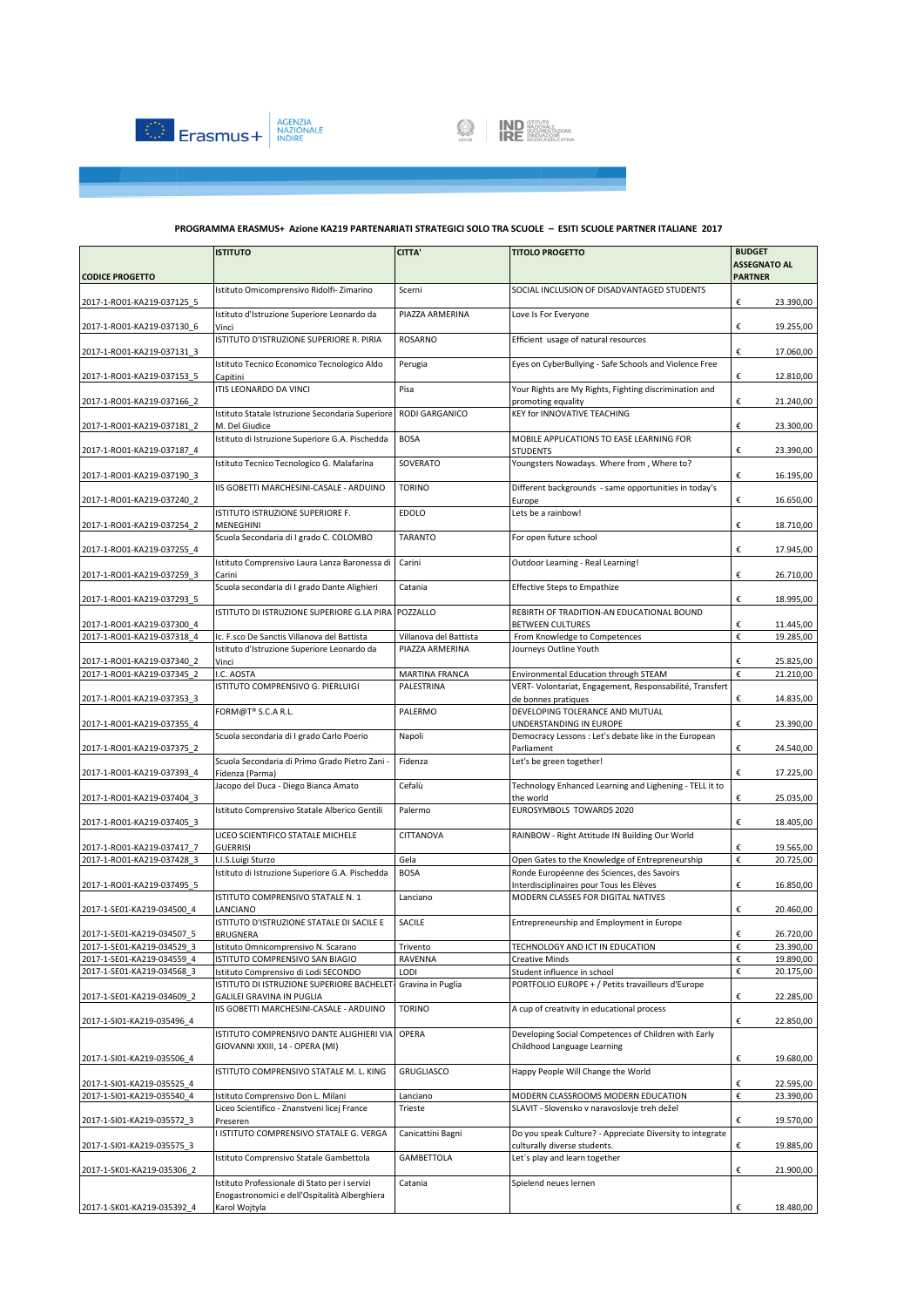



|                                                          | <b>ISTITUTO</b>                                                                  | <b>CITTA'</b>             | <b>TITOLO PROGETTO</b>                                                                                  | <b>BUDGET</b>                         |
|----------------------------------------------------------|----------------------------------------------------------------------------------|---------------------------|---------------------------------------------------------------------------------------------------------|---------------------------------------|
| <b>CODICE PROGETTO</b>                                   |                                                                                  |                           |                                                                                                         | <b>ASSEGNATO AL</b><br><b>PARTNER</b> |
| 2017-1-SK01-KA219-035397 3                               | ISTITUTO COMPRENSIVO L. DA VINCI                                                 | SAN GIUSTINO              | Think Globally, Act Locally!                                                                            | €<br>10.600,00                        |
|                                                          | Licei Statali Francesco Angeloni                                                 | <b>TERNI</b>              | Migration and refugee crisis from the students' point of                                                |                                       |
| 2017-1-SK01-KA219-035407 4                               |                                                                                  |                           | view                                                                                                    | €<br>21.360,00                        |
| 2017-1-TR01-KA219-045540 6                               | I.I.S.S. Carlo Maria Carafa Mazzarino                                            | Mazzarino                 | My Art and Me                                                                                           | €<br>20.460,00                        |
|                                                          | Istituto Comprensivo Caio Giulio Cesare                                          | Osimo                     | LEARNING OBTAINED BY REINFORCED ATTITUDES<br>THROUGH ORIGINAL READING AND RESEARCH BY                   |                                       |
| 2017-1-TR01-KA219-045569 5                               |                                                                                  |                           | YOUNGSTERS                                                                                              | €<br>19.525,00                        |
|                                                          | Istituto Istruzione Superiore Liceo Medi                                         | Barcellona Pozzo di Gotto | POETRY DRAMA AND CLASSICS ARE ON STAGE                                                                  |                                       |
| 2017-1-TR01-KA219-045575 4                               |                                                                                  |                           |                                                                                                         | €<br>20.565,00                        |
|                                                          | ISTITUTO COMPRENSIVO STATALE GIOVANNI                                            | PIANO TAVOLA-BELPASSO     | European Information Network: Active Learning Effective                                                 |                                       |
| 2017-1-TR01-KA219-045597 2                               | PAOLO II<br>Istituto Istruzione Secondaria Superiore E.                          | Lecce                     | Teaching at School                                                                                      | €<br>26.935,00                        |
| 2017-1-TR01-KA219-045611 5                               | Fermi                                                                            |                           | Silence of Our Unique Noise Dynamics                                                                    | €<br>18.680,00                        |
| 2017-1-TR01-KA219-045633 4                               | Istituto Comprensivo Mazzarino                                                   | Mazzarino                 | Healthy Foods, Happy Moods                                                                              | €<br>22.070,00                        |
| 2017-1-TR01-KA219-045663 4                               | IC 47° Sarria Monti                                                              | Napoli                    | Z Generation in Digital Classrooms                                                                      | €<br>22.070,00                        |
|                                                          | Istituto Istruzione Secondaria Superiore E.                                      | Lecce                     | WEB 2.0 EDUCATION TECHNOLOGIES                                                                          |                                       |
| 2017-1-TR01-KA219-045675 3                               | Fermi                                                                            |                           |                                                                                                         | €<br>24.020,00                        |
| 2017-1-TR01-KA219-045698 2                               | Istituto Superiore Vittorini Lentini                                             | Lentini                   | NO MEMORIZE ANYMORE COME AND PLAY FOR MORE                                                              | €<br>21.360,00                        |
| 2017-1-TR01-KA219-045747_3                               | ASSOCIAZIONE CENTRO EDUCATIVO ITALO<br>SVIZZERO                                  | RIMINI                    | The Rainbow of Diversity                                                                                | €<br>19.200,00                        |
|                                                          | Liceo Scientifico Statale Marie Curie                                            | Giulianova                | Electronic Waste Awareness Of Students Through                                                          |                                       |
| 2017-1-TR01-KA219-045790 5                               |                                                                                  |                           | Erasmus                                                                                                 | €<br>18.400,00                        |
|                                                          | Scuola secondaria di 1º grado Rocca-Bovio-                                       | Trani                     | Healthy Life is Happy Life                                                                              |                                       |
| 2017-1-TR01-KA219-045792 3                               | Palumbo                                                                          |                           |                                                                                                         | €<br>23.445,00                        |
|                                                          | Istituto di istruzione Superiore Curie Sraffa                                    | <b>MILANO</b>             | Be InteresTED                                                                                           |                                       |
| 2017-1-TR01-KA219-045798 2<br>2017-1-TR01-KA219-045812 7 | Istituto Comprensivo 13                                                          | Bologna                   | Let's Play Outdoor Games!                                                                               | €<br>17.175,00<br>€<br>17.405,00      |
|                                                          | ISTITUTO SECONDARIO DI 1^GRADO                                                   | SAN SEVERO                | What About Your Blue                                                                                    |                                       |
| 2017-1-TR01-KA219-045813 5                               | PETRARCA-PADRE PIO                                                               |                           |                                                                                                         | €<br>17.340,00                        |
| 2017-1-TR01-KA219-045825 3                               | Istituto Tecnico Industriale L. Trafelli                                         | Nettuno                   | <b>Lifelong Maths</b>                                                                                   | €<br>23.710,00                        |
|                                                          | ISTITUTO D'ISTRUZIONE SECONDARIA                                                 | PALAZZOLO ACREIDE         | LEARNING KNOWS NO BOUNDS                                                                                |                                       |
| 2017-1-TR01-KA219-045855 5<br>2017-1-TR01-KA219-045886 2 | SUPERIORE PALAZZOLO ACREIDE                                                      | Monopoli                  |                                                                                                         | €<br>10.205,00<br>€<br>16.350,00      |
|                                                          | I.C. 4° C.D.Bregante - S.M.Volta<br>Istituto Tecnico Statale Industriale Dionigi | Monserrato (CA)           | Creation of Digital Environments for Education<br>Engaging the youth of today to protect the climate of |                                       |
| 2017-1-TR01-KA219-045967 3                               | Scano                                                                            |                           | tomorrow                                                                                                | €<br>21.400,00                        |
| 2017-1-TR01-KA219-045972 3                               | Istituto Comprensivo Gobetti                                                     | Trezzano sul Naviglio     | <b>Cultural Treasure Chests</b>                                                                         | €<br>26.795,00                        |
|                                                          | ISTITUTO DI ISTRUZIONE SUPERIOREENRICO                                           | MONTESARCHIO              | <b>EVERY STUDENT IS SPECIAL</b>                                                                         |                                       |
| 2017-1-TR01-KA219-046009 5                               | FERMI                                                                            |                           |                                                                                                         | €<br>23.475,00                        |
| 2017-1-TR01-KA219-046046 2                               | Istituto d'Istruzione Superiore A. Lombardi                                      | <b>AIROLA</b>             | Let's Meet in the Cultural and Spiritual Places                                                         | €<br>23.035,00                        |
|                                                          | Liceo Statale Alessandro Volta - Sezione                                         | Colle di Val d'Elsa (SI)  | Let's Meet in the Cultural and Spiritual Places                                                         |                                       |
| 2017-1-TR01-KA219-046046 5                               | Scientifica e Classica                                                           |                           |                                                                                                         | €<br>7.520,00                         |
|                                                          | Istituto Comprensivo Statale di San Martino di                                   | San Martino di Lupari     | Erasmus+Street                                                                                          |                                       |
| 2017-1-TR01-KA219-046078 5                               | Lupari                                                                           |                           |                                                                                                         | €<br>21.990,00                        |
| 2017-1-TR01-KA219-046116 3<br>2017-1-TR01-KA219-046127 2 | Istituto d'Istruzione Superiore Majorana<br>LICEO G. CESARE - M. VALGIMIGLI      | Avola<br>RIMINI           | More cultures-one European identity<br>Eat-Compete-Get Fit !                                            | 21.090,00<br>€<br>€<br>21.360,00      |
|                                                          | ISTITUTO ISTRUZIONE SUPERIORE RENATO                                             | <b>MILAZZO</b>            | I am here, too!                                                                                         |                                       |
| 2017-1-TR01-KA219-046177_4                               | <b>GUTTUSO MILAZZO</b>                                                           |                           |                                                                                                         | 24.050,00<br>€                        |
| 2017-1-TR01-KA219-046187 2                               | I.I.S.S. Carlo Maria Carafa Mazzarino                                            | Mazzarino                 | THE WISE AND ECO-FRIENDLY CONSUMER                                                                      | €<br>25.170,00                        |
| 2017-1-TR01-KA219-046212_3                               | Istituto Statale E.Montale                                                       | Pontedera                 | European Step to Stop Cyberbullying                                                                     | €<br>15.530,00                        |
|                                                          | Istituti Paritari Plateja Maritain ASSOCIAZIONE                                  | Taranto                   | School-based Ecology and Endangered plant Discoveries                                                   |                                       |
| 2017-1-TR01-KA219-046221 3                               | <b>CULTURALE SCUOLA 3.0</b><br>Istituto Comprensivo Madonna della Camera         | Monteparano               | TIME TO HAVE FUN WITH MATHEMATICS!                                                                      | €<br>22.630,00                        |
| 2017-1-TR01-KA219-046230 2                               |                                                                                  |                           |                                                                                                         | €<br>17.700,00                        |
| 2017-1-TR01-KA219-046232 3                               | ISTITUTO COMPRENSIVO UMBERTO I                                                   | Lanciano                  | <b>MATH GAMES</b>                                                                                       | €<br>22.815,00                        |
|                                                          | 63' CIRCOLO DIDATTICO Andrea Doria di                                            | Napoli                    | A NEW METHOD IN ENGLISH TEACHING                                                                        |                                       |
| 2017-1-TR01-KA219-046239 3                               | Napoli                                                                           |                           |                                                                                                         | €<br>23.390,00                        |
| 2017-1-TR01-KA219-046256 5                               | Istituto d'Istruzione Superiore Archimede                                        | Modica                    | I LOVE READING!                                                                                         | €<br>23.390,00                        |
|                                                          | Modica<br>ISTITUTO COMPRENSIVO G.VERGA COMISO                                    | Comiso                    | Think Wisely Take the Best Decision                                                                     |                                       |
| 2017-1-TR01-KA219-046263 4                               | (RG)                                                                             |                           |                                                                                                         | €<br>23.390,00                        |
|                                                          | Istituto di Istruzione Superiore Umberto                                         | Chieti                    | SMART CLASSROOMS SMART STUDENTS                                                                         |                                       |
| 2017-1-TR01-KA219-046267 5                               | Pomilio                                                                          |                           |                                                                                                         | 23.390,00<br>€                        |
| 2017-1-TR01-KA219-046277 5                               | I.I.S.S.PERTINI                                                                  | Campobasso                | TODAY'S TEENAGERS TOMORROW'S ADULTS                                                                     | €<br>23.390,00                        |
| 2017-1-TR01-KA219-046305 2<br>2017-1-TR01-KA219-046333 2 | <b>IIS Francesco Orioli</b><br>Fondazione Alessandro Kambo                       | Viterbo<br>Frosinone      | Let's Become Language-Friendly Schools!<br>Happy Kids For A Better Europe With Peer Coaching            | €<br>22.870,00<br>€<br>14.150,00      |
|                                                          | ISTITUTO D'ISTRUZIONE SUPERIORE R. PIRIA                                         | ROSARNO                   | MATH-ICT Europe                                                                                         |                                       |
| 2017-1-TR01-KA219-046336 2                               |                                                                                  |                           |                                                                                                         | €<br>27.130,00                        |
| 2017-1-TR01-KA219-046430 3                               | IC Madonna di Campagna-San Michele                                               | Verona                    | Eco-friendly Practices At Schools                                                                       | €<br>12.900,00                        |
|                                                          | Istituto di Istruzione Superiore Enrico Fermi                                    | Vittoria                  | Mobile Apps in Education                                                                                |                                       |
| 2017-1-TR01-KA219-046490 4                               |                                                                                  |                           |                                                                                                         | €<br>23.985,00                        |
| 2017-1-TR01-KA219-046504 3                               | I.I.S.S. Carlo Maria Carafa Mazzarino                                            | Mazzarino<br>Carini       | JOURNEY TO HOPE<br>Communication Through Art and Music Integrated With                                  | 14.950,00<br>€                        |
| 2017-1-TR01-KA219-046529 3                               | Istituto Comprensivo Laura Lanza Baronessa di<br>Carini                          |                           | ICT                                                                                                     | €<br>16.870,00                        |
| 2017-1-TR01-KA219-046601 5                               | <b>IIS ETTORE MAJORANA</b>                                                       | Avezzano (AQ)             | <b>Technology For All</b>                                                                               | €<br>23.370,00                        |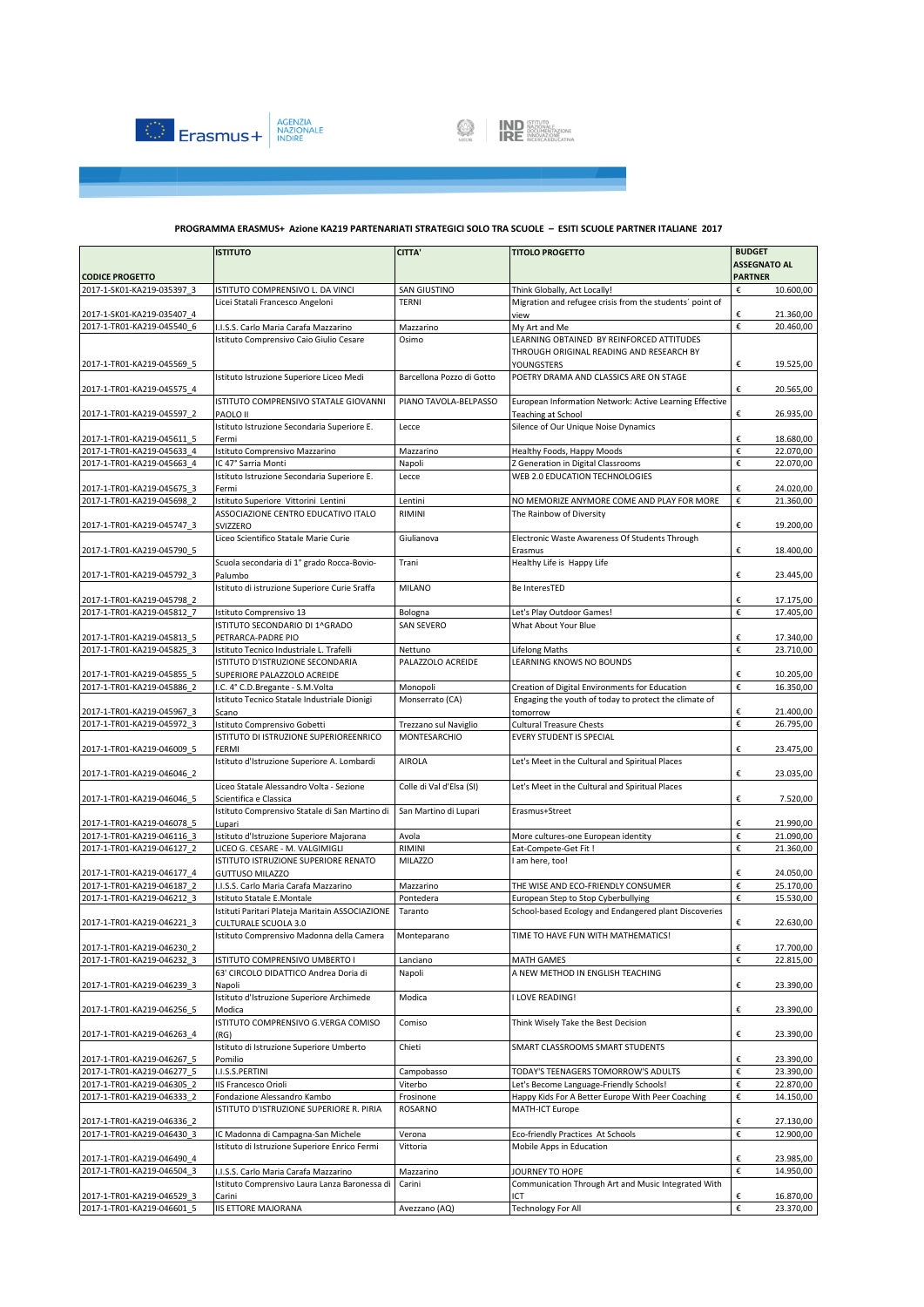



|                            | <b>ISTITUTO</b>                                 | <b>CITTA'</b>       | <b>TITOLO PROGETTO</b>                                 | <b>BUDGET</b>  |                     |  |
|----------------------------|-------------------------------------------------|---------------------|--------------------------------------------------------|----------------|---------------------|--|
|                            |                                                 |                     |                                                        |                | <b>ASSEGNATO AL</b> |  |
| <b>CODICE PROGETTO</b>     |                                                 |                     |                                                        | <b>PARTNER</b> |                     |  |
|                            | <b>IISS Charles Darwin</b>                      | Roma                | PEARLS (Peer Education, Active and Reflective Learning |                |                     |  |
| 2017-1-TR01-KA219-046610 3 |                                                 |                     | Strategies)                                            | €              | 18.600,00           |  |
| 2017-1-TR01-KA219-046709 6 | Liceo Classico statale Pilo Albertelli          | Roma                | Science Teaching Energizes Modernisation               | €              | 24.020,00           |  |
|                            | Istituto Comprensivo Battipaglia Salvemini      | Battipaglia         | I Learn With C.A.K.E, I Grow With C.A.K.E              |                |                     |  |
| 2017-1-TR01-KA219-046713 2 |                                                 |                     |                                                        | €              | 15.120,00           |  |
|                            | Istituto Tecnico Industriale Statale Alessandro | Perugia             | Teaching For Tomorrow: Flipped Learning                |                |                     |  |
| 2017-1-TR01-KA219-046720 3 | Volta                                           |                     |                                                        | €              | 19.320,00           |  |
|                            | Istituto Istruzione Superiore Quinto Orazio     | PORTICI (NA)        | THE STORIES OF THE SONG                                |                |                     |  |
| 2017-1-TR01-KA219-046721 3 | Flacco                                          |                     |                                                        | €              | 27.525,00           |  |
|                            | Istituto Comprensivo Divittorio-Padre Pio       | Cerignola           | Let's be eco-friendly                                  |                |                     |  |
| 2017-1-TR01-KA219-046865 3 |                                                 |                     |                                                        | €              | 27.840,00           |  |
|                            | LICEO STATALE MONTANARI                         | Verona              | Minus Cyberbullying; Cybersecurity Education for More  |                |                     |  |
| 2017-1-UK01-KA219-036495 2 |                                                 |                     | Safety in Schools                                      | €              | 15.345,00           |  |
| 2017-1-UK01-KA219-036528 5 | ISTITUTO COMPRENSIVO DI ZOGNO                   | <b>ZOGNO</b>        | My Rights - My Responsibilities                        | €              | 18.900,00           |  |
| 2017-1-UK01-KA219-036552 2 | ISTITUTO COMPRENSIVO N. 2                       | <b>ORTONA</b>       | INCLUSIVE LEARNING FOR STUDENTS                        | €              | 23.390,00           |  |
| 2017-1-UK01-KA219-036579 6 | ICS VIA MOISE' LORIA                            | Milano              | Innovation in Language Teaching                        | €              | 27.900,00           |  |
| 2017-1-UK01-KA219-036579 8 | IC Marconi-Frosini                              | <b>PISTOIA</b>      | Innovation in Language Teaching                        | €              | 20.400.00           |  |
| 2017-1-UK01-KA219-036593 3 | I.C. FRANCESCO PETRARCA                         | CATANIA             | Young Entrepreneurs Shine                              | €              | 29.905,00           |  |
|                            | Istituto Comprensivo Lentini                    | Lauria              | Problem Solving and Critical Thinking in Maths and     |                |                     |  |
| 2017-1-UK01-KA219-036631 3 |                                                 |                     | Science                                                | €              | 16.450,00           |  |
| 2017-1-UK01-KA219-036654 7 | DIREZIONE-DIDATTICA-TRAINA                      | Misilmeri           | Mind and Body- A healthier tomorrow                    | €              | 25.465,00           |  |
|                            | Istituto di Istruzione Superiore 'De Amicis'    | Rovigo              | The Production and Use of digiBooks for Learning in    |                |                     |  |
| 2017-1-UK01-KA219-036668 2 |                                                 |                     | School and at Home                                     | €              | 18.515,00           |  |
| 2017-1-UK01-KA219-036673 3 | Istituto Comprensivo Lentini                    | Lauria              | Growing with a Growth Mindset                          | €              | 10.370,00           |  |
| 2017-1-UK01-KA219-036689 6 | Liceo Scientifico G.Galilei                     | Trento              | Open Minds Open Borders                                | €              | 21.135,00           |  |
|                            | Scuola dell'infanzia paritaria L'Albero Azzurro | Vasto               | Scientists at Work                                     |                |                     |  |
| 2017-1-UK01-KA219-036696 3 |                                                 |                     |                                                        | €              | 22.925,00           |  |
|                            | Istituto Professionale Statale Servizi          | Arzachena           | Feeding our Minds                                      |                |                     |  |
|                            | Alberghieri e Ristorazione Costa Smeralda       |                     |                                                        |                |                     |  |
| 2017-1-UK01-KA219-036721 2 |                                                 |                     |                                                        | €              | 25.170,00           |  |
| 2017-1-UK01-KA219-036724 2 | Istituto Comprensivo Busciolano                 | Potenza             | <b>Together Stronger</b>                               | €              | 24.120,00           |  |
| 2017-1-UK01-KA219-036725 2 | Istituto Comprensivo Statale di Codogno         | Codogno             | Proud to be Me                                         | €              | 16.740,00           |  |
| 2017-1-UK01-KA219-036726 3 | IIS Rolando da Piazzola                         | Piazzola sul Brenta | The impact of digital media and technology on youth    | €              | 13.275,00           |  |
|                            | Istituto Comprensivo Bartolomeo Lorenzi         | Fumane (VR)         | In the Cloud                                           |                |                     |  |
| 2017-1-UK01-KA219-036803 2 | Fumane                                          |                     |                                                        | €              | 31.470,00           |  |
| 2017-1-UK01-KA219-036822 3 | Istituto Comprensivo Militi                     | Barcellona P.G.     | Today's Writers, Tomorrow's Leaders                    | €              | 16.990,00           |  |